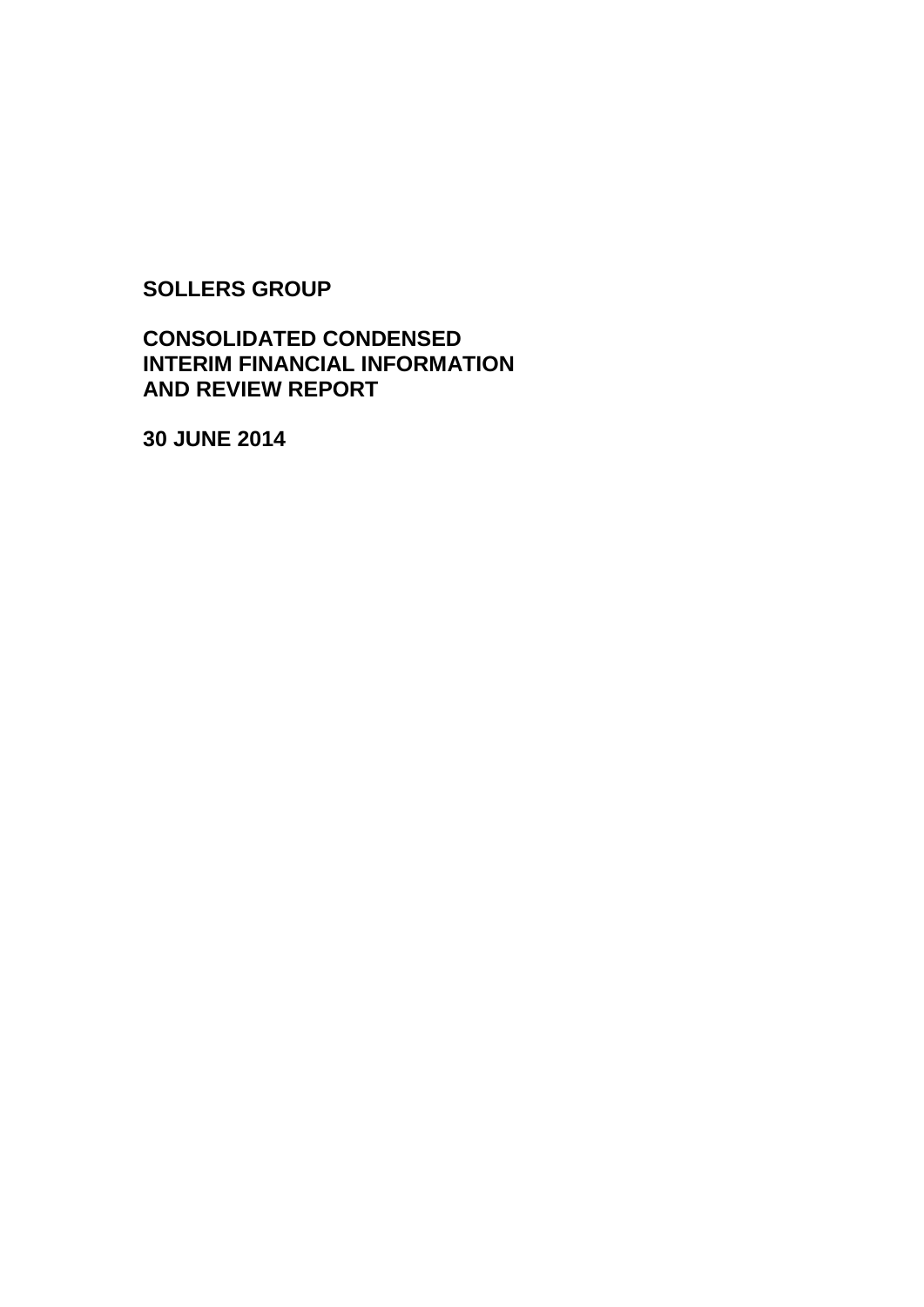# **Contents**

Report on Review of Consolidated Condensed Interim Financial Information

Notes to the Consolidated Condensed Interim Financial Information

| 2       |                                                                             |  |
|---------|-----------------------------------------------------------------------------|--|
| 3       | Adoption of New or Revised Standards and Interpretations and New Accounting |  |
|         |                                                                             |  |
| 4       |                                                                             |  |
| 5       |                                                                             |  |
| 6       |                                                                             |  |
|         |                                                                             |  |
| 8       |                                                                             |  |
| 9       |                                                                             |  |
| 10      |                                                                             |  |
| 11      |                                                                             |  |
| $12 \,$ |                                                                             |  |
| 13      |                                                                             |  |
| 14      |                                                                             |  |
| 15      |                                                                             |  |
| 16      |                                                                             |  |
| 17      |                                                                             |  |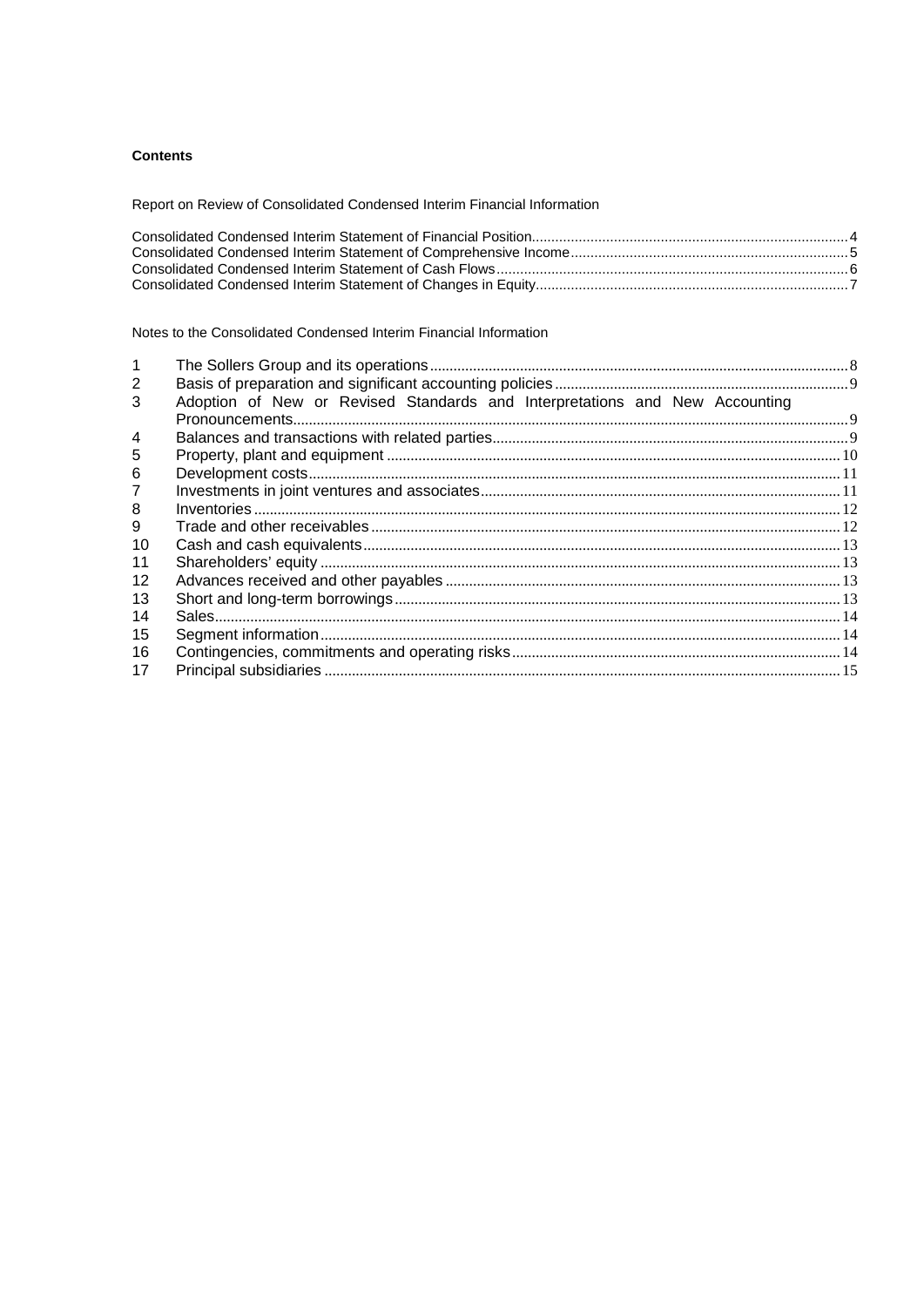

# **Report on Review of Consolidated Condensed Interim Financial Information**

To the Shareholders and Board of Directors of Open Joint Stock Company "Sollers":

## **Introduction**

We have reviewed the accompanying condensed consolidated interim statement of financial position of Open Joint Stock Company Sollers and its subsidiaries (the "Group") as of 30 June 2014 and the related condensed consolidated statements of comprehensive income, changes in equity and cash flows for the six-month period then ended. Management is responsible for the preparation and presentation of this condensed consolidated interim financial information in accordance with International Accounting Standard 34 "Interim Financial Reporting". Our responsibility is to express a conclusion on this condensed consolidated interim financial information based on our review.

#### **Scope of Review**

We conducted our review in accordance with International Standard on Review Engagements 2410, "Review of interim financial information performed by the independent auditor of the entity". A review of interim financial information consists of making inquiries, primarily of persons responsible for financial and accounting matters, and applying analytical and other review procedures. A review is substantially less in scope than an audit conducted in accordance with International Standards on Auditing and consequently does not enable us to obtain assurance that we would become aware of all significant matters that might be identified in an audit. Accordingly, we do not express an audit opinion.

#### Conclusion

Based on our review, nothing has come to our attention that causes us to believe that the accompanying condensed consolidated interim financial information is not prepared, in all material respects, in accordance with International Accounting Standard 34 "Interim Financial Reporting".

240 Pricewaterhouse Coopers Audit

28 August 2014 Moscow, Russian Federation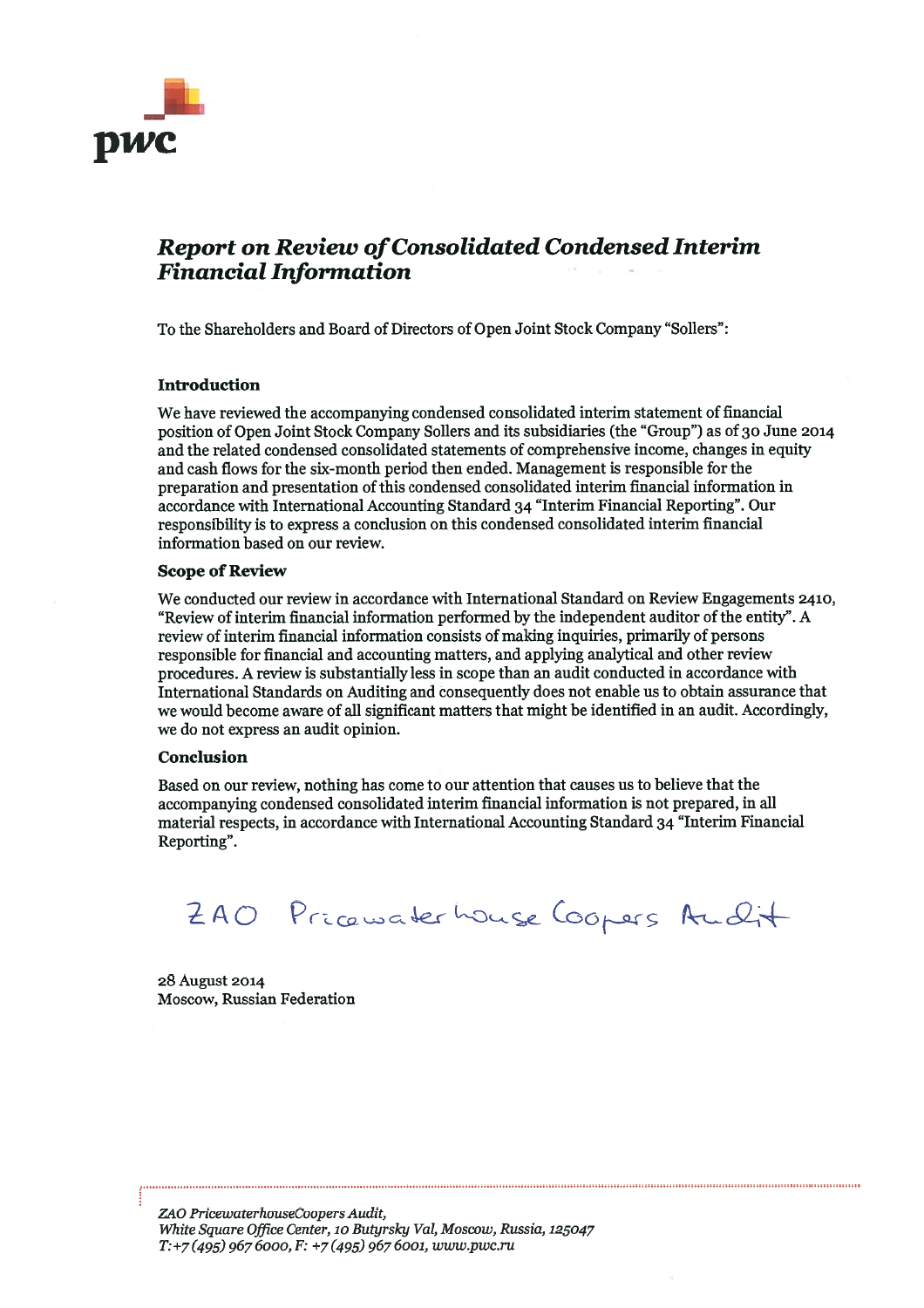Sollers Group<br>Consolidated Condensed Interim Statement of Financial Position at 30 June 2014<br>(Amounts translated into US Dollars for convenience purposes, Note 2)

|                                                |                | <b>Russian Roubles million</b> |                           |          | <b>Supplementary information</b><br>US\$ million (Note 2) |
|------------------------------------------------|----------------|--------------------------------|---------------------------|----------|-----------------------------------------------------------|
|                                                |                |                                | At 30 June At 31 December |          | At 30 June At 31 December                                 |
|                                                | <b>Note</b>    | 2014                           | 2013                      | 2014     | 2013                                                      |
| <b>ASSETS</b>                                  |                |                                |                           |          |                                                           |
| Non-current assets:                            |                |                                |                           |          |                                                           |
| Property, plant and equipment                  | 5              |                                |                           |          |                                                           |
| Goodwill                                       |                | 9,272                          | 9,451                     | 276      | 289                                                       |
| <b>Development costs</b>                       | 6              | 1,484<br>356                   | 1,484<br>361              | 44<br>11 | 45<br>11                                                  |
| Other intangible assets                        |                | 135                            | 167                       | 4        |                                                           |
| Deferred income tax assets                     |                | 332                            | 196                       | 10       | 5<br>6                                                    |
| Investments in joint ventures and              |                |                                |                           |          |                                                           |
| associates                                     | $\overline{7}$ | 13,574                         | 14,947                    | 403      | 456                                                       |
| Other financial assets                         |                | 23                             | 20                        | 1        | 1                                                         |
| Other non-current assets                       |                | 1,057                          | 515                       | 31       | 16                                                        |
| <b>Total non-current assets</b>                |                | 26,233                         | 27,141                    | 780      | 829                                                       |
|                                                |                |                                |                           |          |                                                           |
| <b>Current assets:</b>                         |                |                                |                           |          |                                                           |
| Inventories                                    | 8              | 4,894                          | 4,526                     | 146      | 138                                                       |
| Trade and other receivables                    | 9              | 9,027                          | 6,894                     | 268      | 211                                                       |
| Other current assets                           |                | 12                             | 40                        |          | $\mathbf{1}$                                              |
| Cash and cash equivalents                      | 10             | 2,673                          | 6,020                     | 80       | 184                                                       |
| <b>Total current assets</b>                    |                | 16,606                         | 17,480                    | 494      | 534                                                       |
| <b>TOTAL ASSETS</b>                            |                | 42,839                         | 44,621                    | 1,274    | 1,363                                                     |
| <b>LIABILITIES AND EQUITY</b><br><b>Equity</b> |                |                                |                           |          |                                                           |
| Share capital                                  | 11             | 530                            | 530                       | 16       | 16                                                        |
| Share premium                                  | 11             | 4,538                          | 4,538                     | 135      | 139                                                       |
| Additional paid-in capital                     | 11             | 1,438                          | 1,438                     | 43       | 44                                                        |
| Retained earnings                              |                | 8,075                          | 9,187                     | 240      | 280                                                       |
| <b>Equity attributable to the Company's</b>    |                |                                |                           |          |                                                           |
| owners                                         |                | 14,581                         | 15,693                    | 434      | 479                                                       |
| Non-controlling interest                       |                | 4,096                          | 5,083                     | 122      | 155                                                       |
| <b>Total equity</b>                            |                | 18,677                         | 20,776                    | 556      | 634                                                       |
|                                                |                |                                |                           |          |                                                           |
| <b>Non-current liabilities:</b>                |                |                                |                           |          |                                                           |
| Long-term borrowings                           | 13             | 3,861                          | 5,716                     | 115      | 175                                                       |
| Deferred income tax liabilities                |                | 556                            | 514                       | 16       | 16                                                        |
| Other long-term liabilities                    |                |                                | 2                         | $\equiv$ |                                                           |
| <b>Total non-current liabilities</b>           |                | 4,417                          | 6,232                     | 131      | 191                                                       |
| <b>Current liabilities:</b>                    |                |                                |                           |          |                                                           |
| Trade accounts payable                         |                | 10,780                         | 10,115                    | 320      | 309                                                       |
| Advances received and other payables           | 12             | 1,268                          | 1,362                     | 38       | 42                                                        |
| Taxes payable                                  |                | 1,750                          | 1,376                     | 52       | 42                                                        |
| Warranty and other provisions                  |                | 867                            | 965                       | 26       | 29                                                        |
| Short-term borrowings                          | 13             | 5,080                          | 3,795                     | 151      | 116                                                       |
| <b>Total current liabilities</b>               |                | 19,745                         | 17,613                    | 587      | 538                                                       |
| <b>Total liabilities</b>                       |                | 24,162                         | 23,845                    | 718      | 729                                                       |
| <b>TOTAL LIABILITIES AND EQUITY</b>            |                | 42,839                         | 44,621                    | 1,274    | 1,363                                                     |

Approved for issue and signed on behalf of the Board of Directors on 28 August 2014:

General Director

V.A. Shvetsov

**Chief Financial Officer** N.A. Sobolev

 $\overline{4}$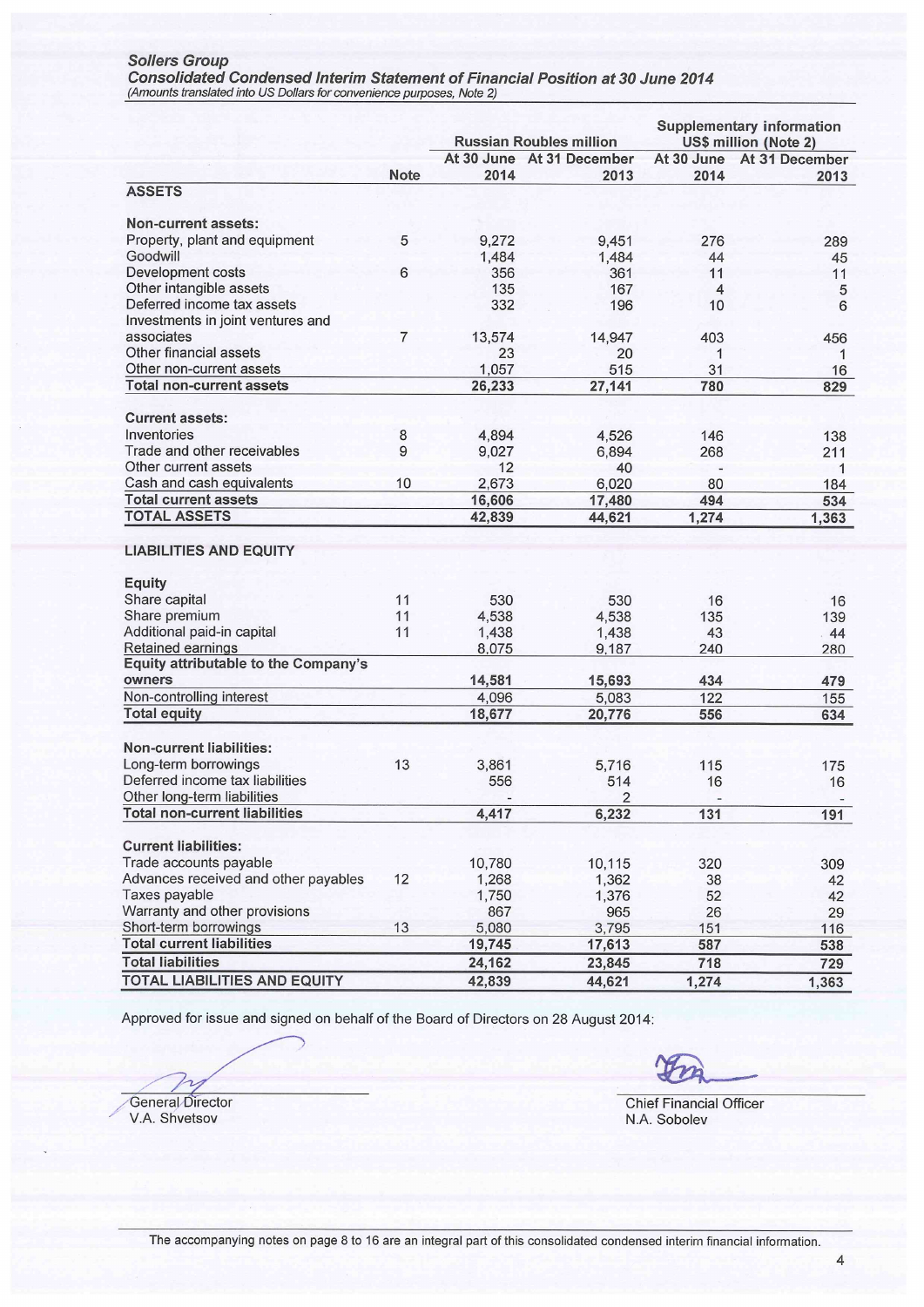#### *Sollers Group Consolidated Condensed Interim Statement of Comprehensive Income for the six-month period ended 30 June 2014*

*(Amounts translated into US Dollars for convenience purposes, Note 2)*

|                                                                                                        |             | <b>Russian Roubles million</b> |                | <b>Supplementary information</b><br>US\$ million (Note 2) |                 |
|--------------------------------------------------------------------------------------------------------|-------------|--------------------------------|----------------|-----------------------------------------------------------|-----------------|
|                                                                                                        |             | Six-months ended 30 June       |                | Six-months ended 30 June                                  |                 |
|                                                                                                        | <b>Note</b> | 2014                           | 2013           | 2014                                                      | 2013            |
| Sales                                                                                                  | 14          | 23,596                         | 27,418         | 674                                                       | 884             |
| Cost of sales                                                                                          |             | (19, 560)                      | (21, 794)      | (559)                                                     | (703)           |
| <b>Gross profit</b>                                                                                    |             | 4,036                          | 5,624          | 115                                                       | 181             |
| Distribution costs                                                                                     |             | (990)                          | (996)          | (28)                                                      | (32)            |
| General and administrative expenses                                                                    |             | (1, 395)                       | (2,068)        | (40)                                                      | (66)            |
| Other operating income, net                                                                            |             | 685                            | 55             | 20                                                        | $\overline{2}$  |
| <b>Operating profit</b>                                                                                |             | 2,336                          | 2,615          | 67                                                        | 85              |
| Finance costs, net<br>Share of (loss)/profit of joint ventures                                         |             | (411)                          | (672)          | (12)                                                      | (22)            |
| and associates                                                                                         | 7           | (1, 337)                       | 246            | (38)                                                      | 8               |
| Profit before income tax                                                                               |             | 588                            | 2,189          | 17                                                        | $\overline{71}$ |
|                                                                                                        |             |                                |                |                                                           |                 |
| Income tax expense                                                                                     |             | (332)<br>256                   | (498)<br>1,691 | (10)<br>7                                                 | (16)<br>55      |
| Profit for the period                                                                                  |             |                                |                |                                                           |                 |
| Total comprehensive income for<br>the period                                                           |             | 256                            | 1,691          | 7                                                         | 55              |
|                                                                                                        |             |                                |                |                                                           |                 |
| Profit is attributable to:                                                                             |             |                                |                |                                                           |                 |
| Owners of the Company                                                                                  |             | 184                            | 1,543          | 5                                                         | 50              |
| Non-controlling interest                                                                               |             | 72                             | 148            | $\overline{c}$<br>$\overline{\mathbf{7}}$                 | 5               |
| Profit for the period                                                                                  |             | 256                            | 1,691          |                                                           | 55              |
| Total comprehensive income is<br>attributable to:                                                      |             |                                |                |                                                           |                 |
| Owners of the Company                                                                                  |             | 184                            | 1,543          | 5                                                         | 50              |
| Non-controlling interest                                                                               |             | 72                             | 148            | $\overline{2}$                                            | 5               |
| Total comprehensive income for                                                                         |             |                                |                |                                                           |                 |
| the period                                                                                             |             | 256                            | 1,691          | $\overline{7}$                                            | 55              |
| Weighted average number of shares<br>outstanding during the period (in                                 |             |                                |                |                                                           |                 |
| thousands of shares) - basic<br>Weighted average number of shares<br>outstanding during the period (in |             | 34,270                         | 34,270         | 34,270                                                    | 34,270          |
| thousands of shares) - diluted                                                                         |             | 34,270                         | 34,291         | 34,270                                                    | 34,291          |
| Earnings per share (in Russian<br>Roubles and US\$) - basic                                            |             | 5.35                           | 45.02          | 0.15                                                      | 1.46            |
| Earnings per share (in Russian<br>Roubles and US\$) - diluted                                          |             | 5.35                           | 45.00          | 0.15                                                      | 1.46            |

Other than as presented above, the Group did not have any items to be recorded as other comprehensive income in the statement of comprehensive income (six months ended 30 June 2013: no items).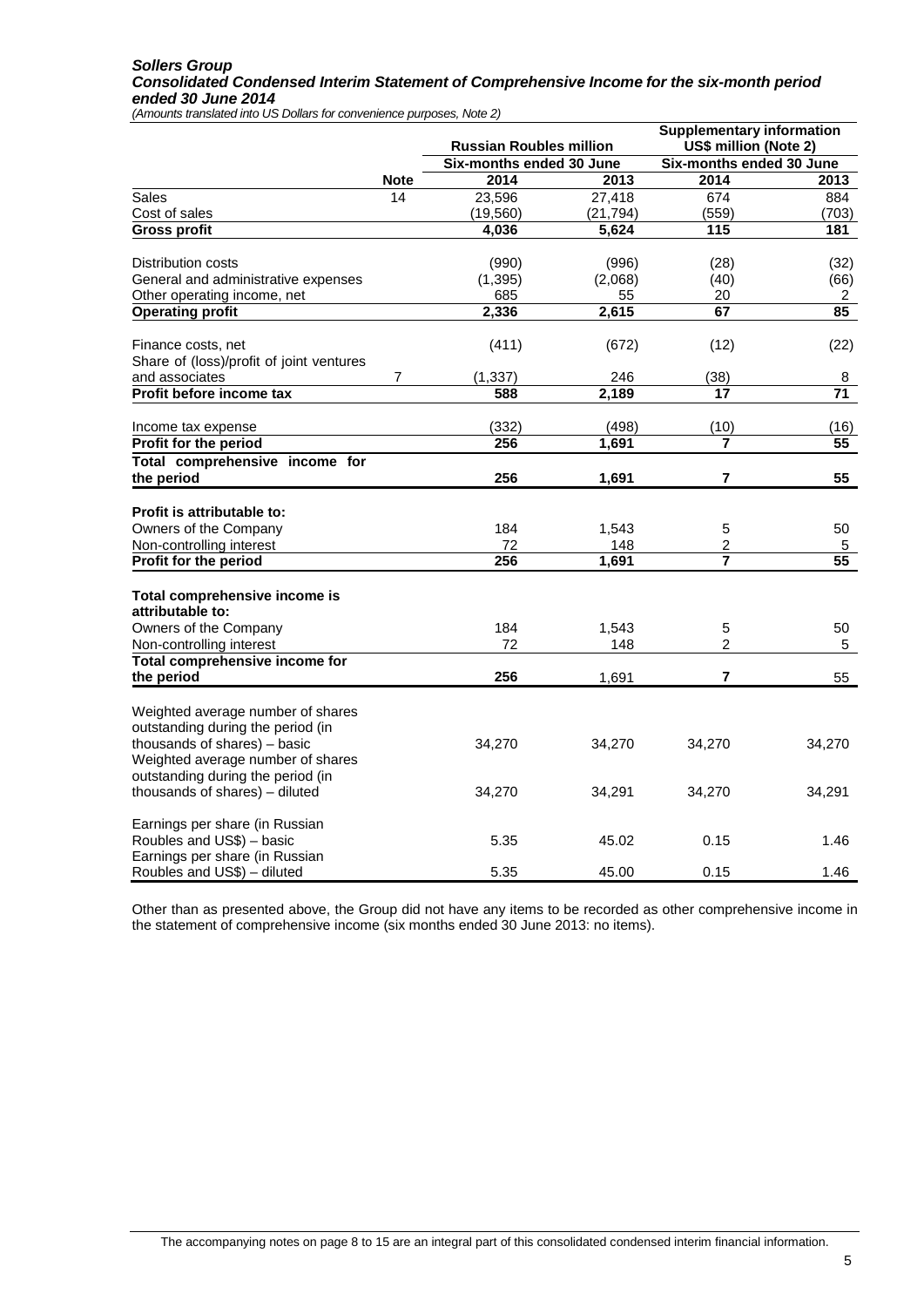#### *Sollers Group Consolidated Condensed Interim Statement of Cash Flows for the six-month period ended 30 June 2014*

*(Amounts translated into US Dollars for convenience purposes, Note 2)*

| Six months ended 30 June<br>Six months ended 30 June<br>2014<br>2014<br>2013<br>2013<br>Cash flows from operating activities<br>2,189<br>588<br>17<br>71<br>Profit before income tax<br>Adjustments for:<br>407<br>Depreciation<br>425<br>12<br>14<br>3<br>Amortisation<br>115<br>78<br>3<br>Research and development cost write-off<br>5<br>8<br>Share options<br>Provision for impairment of receivables<br>10<br>Interest expense<br>462<br>529<br>13<br>17<br>Share of loss / (profit) of joint ventures and<br>associates<br>1,337<br>38<br>(8)<br>(246)<br>Other provision movements<br>(484)<br>(463)<br>(14)<br>(15)<br>Expenses financed by government grant<br>(1)<br>(2)<br>(25)<br>Gain on sale of property, plant and equipment<br>and other non-current assets<br>(717)<br>(51)<br>(20)<br>(2)<br>Loss on disposal of investments<br>31<br>(7)<br>1<br>(23)<br>(11)<br>(1)<br>Inventory provision movement<br>Operating cash flows before working<br>1,691<br>48<br>capital changes<br>2,464<br>80<br>(Increase)/decrease in accounts receivable<br>(2, 435)<br>(70)<br>and prepayments<br>1,046<br>34<br>Increase in inventories<br>(50)<br>(333)<br>(1,528)<br>(10)<br>Decrease in other current assets<br>31<br>181<br>1<br>6<br>Increase/(decrease) in accounts payable,<br>advances received and other payables<br>861<br>(336)<br>25<br>(11)<br>Increase/(decrease) in taxes payable, other<br>than income tax<br>516<br>(448)<br>15<br>(14)<br>9<br>45<br><b>Cash provided from operations</b><br>331<br>1,379<br>Income tax paid<br>(569)<br>(727)<br>(16)<br>(24)<br>(13)<br>(449)<br>(648)<br>Interest paid<br>Net cash (used in)/from operating activities<br>4<br>(20)<br>(687)<br>Cash flows from investing activities:<br>Purchase of property, plant and equipment<br>(832)<br>(451)<br>(24)<br>(15)<br>Proceeds from the sale of property, plant and<br>equipment<br>1,058<br>1,067<br>30<br>34<br>(1)<br>(1)<br>(54)<br>Development costs<br>(27)<br>Purchase of intangibles and other non-current<br>(1)<br>(29)<br>(4)<br>assets<br>Sale of subsidiaries, net of cash disposed<br>42<br>4<br>1<br>22<br>Dividends received from joint ventures<br>40<br>1<br>1<br>5<br>Net cash from investing activities<br>187<br>649<br>20<br>Cash flows from financing activities<br>Proceeds from borrowings<br>4,351<br>5,224<br>124<br>168<br>Repayment of borrowings<br>(4, 911)<br>(4, 578)<br>(140)<br>(148)<br>Purchase of non-controlling interest in Group's<br>subsidiary<br>(554)<br>(16)<br>Dividends paid to the Group's shareholders<br>(1,733)<br>(49)<br>Net cash (used in)/from financing activities<br>646<br>(81)<br>20<br>(2, 847)<br>Net (decrease)/increase in cash and cash<br>40<br>equivalents<br>(3, 347)<br>1,299<br>(96)<br>Effect of exchange rate changes on cash and<br>(8)<br>cash equivalents<br>(6)<br>Cash and cash equivalents at the beginning<br>6,020<br>2,560<br>184<br>of the period<br>84<br>Cash and cash equivalents at the end of the<br>3,859<br>80<br>118<br>period<br>2,673 | <b>Russian Roubles million</b> |  | <b>Supplementary information</b><br>US\$ million (Note 2) |      |  |
|--------------------------------------------------------------------------------------------------------------------------------------------------------------------------------------------------------------------------------------------------------------------------------------------------------------------------------------------------------------------------------------------------------------------------------------------------------------------------------------------------------------------------------------------------------------------------------------------------------------------------------------------------------------------------------------------------------------------------------------------------------------------------------------------------------------------------------------------------------------------------------------------------------------------------------------------------------------------------------------------------------------------------------------------------------------------------------------------------------------------------------------------------------------------------------------------------------------------------------------------------------------------------------------------------------------------------------------------------------------------------------------------------------------------------------------------------------------------------------------------------------------------------------------------------------------------------------------------------------------------------------------------------------------------------------------------------------------------------------------------------------------------------------------------------------------------------------------------------------------------------------------------------------------------------------------------------------------------------------------------------------------------------------------------------------------------------------------------------------------------------------------------------------------------------------------------------------------------------------------------------------------------------------------------------------------------------------------------------------------------------------------------------------------------------------------------------------------------------------------------------------------------------------------------------------------------------------------------------------------------------------------------------------------------------------------------------------------------------------------------------------------------------------------------------------------------------------------------------------------------------------------------------------------------------------------------------------------------------------------------------------------------------------------------------|--------------------------------|--|-----------------------------------------------------------|------|--|
|                                                                                                                                                                                                                                                                                                                                                                                                                                                                                                                                                                                                                                                                                                                                                                                                                                                                                                                                                                                                                                                                                                                                                                                                                                                                                                                                                                                                                                                                                                                                                                                                                                                                                                                                                                                                                                                                                                                                                                                                                                                                                                                                                                                                                                                                                                                                                                                                                                                                                                                                                                                                                                                                                                                                                                                                                                                                                                                                                                                                                                                  |                                |  |                                                           |      |  |
|                                                                                                                                                                                                                                                                                                                                                                                                                                                                                                                                                                                                                                                                                                                                                                                                                                                                                                                                                                                                                                                                                                                                                                                                                                                                                                                                                                                                                                                                                                                                                                                                                                                                                                                                                                                                                                                                                                                                                                                                                                                                                                                                                                                                                                                                                                                                                                                                                                                                                                                                                                                                                                                                                                                                                                                                                                                                                                                                                                                                                                                  |                                |  |                                                           |      |  |
|                                                                                                                                                                                                                                                                                                                                                                                                                                                                                                                                                                                                                                                                                                                                                                                                                                                                                                                                                                                                                                                                                                                                                                                                                                                                                                                                                                                                                                                                                                                                                                                                                                                                                                                                                                                                                                                                                                                                                                                                                                                                                                                                                                                                                                                                                                                                                                                                                                                                                                                                                                                                                                                                                                                                                                                                                                                                                                                                                                                                                                                  |                                |  |                                                           |      |  |
|                                                                                                                                                                                                                                                                                                                                                                                                                                                                                                                                                                                                                                                                                                                                                                                                                                                                                                                                                                                                                                                                                                                                                                                                                                                                                                                                                                                                                                                                                                                                                                                                                                                                                                                                                                                                                                                                                                                                                                                                                                                                                                                                                                                                                                                                                                                                                                                                                                                                                                                                                                                                                                                                                                                                                                                                                                                                                                                                                                                                                                                  |                                |  |                                                           |      |  |
|                                                                                                                                                                                                                                                                                                                                                                                                                                                                                                                                                                                                                                                                                                                                                                                                                                                                                                                                                                                                                                                                                                                                                                                                                                                                                                                                                                                                                                                                                                                                                                                                                                                                                                                                                                                                                                                                                                                                                                                                                                                                                                                                                                                                                                                                                                                                                                                                                                                                                                                                                                                                                                                                                                                                                                                                                                                                                                                                                                                                                                                  |                                |  |                                                           |      |  |
|                                                                                                                                                                                                                                                                                                                                                                                                                                                                                                                                                                                                                                                                                                                                                                                                                                                                                                                                                                                                                                                                                                                                                                                                                                                                                                                                                                                                                                                                                                                                                                                                                                                                                                                                                                                                                                                                                                                                                                                                                                                                                                                                                                                                                                                                                                                                                                                                                                                                                                                                                                                                                                                                                                                                                                                                                                                                                                                                                                                                                                                  |                                |  |                                                           |      |  |
|                                                                                                                                                                                                                                                                                                                                                                                                                                                                                                                                                                                                                                                                                                                                                                                                                                                                                                                                                                                                                                                                                                                                                                                                                                                                                                                                                                                                                                                                                                                                                                                                                                                                                                                                                                                                                                                                                                                                                                                                                                                                                                                                                                                                                                                                                                                                                                                                                                                                                                                                                                                                                                                                                                                                                                                                                                                                                                                                                                                                                                                  |                                |  |                                                           |      |  |
|                                                                                                                                                                                                                                                                                                                                                                                                                                                                                                                                                                                                                                                                                                                                                                                                                                                                                                                                                                                                                                                                                                                                                                                                                                                                                                                                                                                                                                                                                                                                                                                                                                                                                                                                                                                                                                                                                                                                                                                                                                                                                                                                                                                                                                                                                                                                                                                                                                                                                                                                                                                                                                                                                                                                                                                                                                                                                                                                                                                                                                                  |                                |  |                                                           |      |  |
|                                                                                                                                                                                                                                                                                                                                                                                                                                                                                                                                                                                                                                                                                                                                                                                                                                                                                                                                                                                                                                                                                                                                                                                                                                                                                                                                                                                                                                                                                                                                                                                                                                                                                                                                                                                                                                                                                                                                                                                                                                                                                                                                                                                                                                                                                                                                                                                                                                                                                                                                                                                                                                                                                                                                                                                                                                                                                                                                                                                                                                                  |                                |  |                                                           |      |  |
|                                                                                                                                                                                                                                                                                                                                                                                                                                                                                                                                                                                                                                                                                                                                                                                                                                                                                                                                                                                                                                                                                                                                                                                                                                                                                                                                                                                                                                                                                                                                                                                                                                                                                                                                                                                                                                                                                                                                                                                                                                                                                                                                                                                                                                                                                                                                                                                                                                                                                                                                                                                                                                                                                                                                                                                                                                                                                                                                                                                                                                                  |                                |  |                                                           |      |  |
|                                                                                                                                                                                                                                                                                                                                                                                                                                                                                                                                                                                                                                                                                                                                                                                                                                                                                                                                                                                                                                                                                                                                                                                                                                                                                                                                                                                                                                                                                                                                                                                                                                                                                                                                                                                                                                                                                                                                                                                                                                                                                                                                                                                                                                                                                                                                                                                                                                                                                                                                                                                                                                                                                                                                                                                                                                                                                                                                                                                                                                                  |                                |  |                                                           |      |  |
|                                                                                                                                                                                                                                                                                                                                                                                                                                                                                                                                                                                                                                                                                                                                                                                                                                                                                                                                                                                                                                                                                                                                                                                                                                                                                                                                                                                                                                                                                                                                                                                                                                                                                                                                                                                                                                                                                                                                                                                                                                                                                                                                                                                                                                                                                                                                                                                                                                                                                                                                                                                                                                                                                                                                                                                                                                                                                                                                                                                                                                                  |                                |  |                                                           |      |  |
|                                                                                                                                                                                                                                                                                                                                                                                                                                                                                                                                                                                                                                                                                                                                                                                                                                                                                                                                                                                                                                                                                                                                                                                                                                                                                                                                                                                                                                                                                                                                                                                                                                                                                                                                                                                                                                                                                                                                                                                                                                                                                                                                                                                                                                                                                                                                                                                                                                                                                                                                                                                                                                                                                                                                                                                                                                                                                                                                                                                                                                                  |                                |  |                                                           |      |  |
|                                                                                                                                                                                                                                                                                                                                                                                                                                                                                                                                                                                                                                                                                                                                                                                                                                                                                                                                                                                                                                                                                                                                                                                                                                                                                                                                                                                                                                                                                                                                                                                                                                                                                                                                                                                                                                                                                                                                                                                                                                                                                                                                                                                                                                                                                                                                                                                                                                                                                                                                                                                                                                                                                                                                                                                                                                                                                                                                                                                                                                                  |                                |  |                                                           |      |  |
|                                                                                                                                                                                                                                                                                                                                                                                                                                                                                                                                                                                                                                                                                                                                                                                                                                                                                                                                                                                                                                                                                                                                                                                                                                                                                                                                                                                                                                                                                                                                                                                                                                                                                                                                                                                                                                                                                                                                                                                                                                                                                                                                                                                                                                                                                                                                                                                                                                                                                                                                                                                                                                                                                                                                                                                                                                                                                                                                                                                                                                                  |                                |  |                                                           |      |  |
|                                                                                                                                                                                                                                                                                                                                                                                                                                                                                                                                                                                                                                                                                                                                                                                                                                                                                                                                                                                                                                                                                                                                                                                                                                                                                                                                                                                                                                                                                                                                                                                                                                                                                                                                                                                                                                                                                                                                                                                                                                                                                                                                                                                                                                                                                                                                                                                                                                                                                                                                                                                                                                                                                                                                                                                                                                                                                                                                                                                                                                                  |                                |  |                                                           |      |  |
|                                                                                                                                                                                                                                                                                                                                                                                                                                                                                                                                                                                                                                                                                                                                                                                                                                                                                                                                                                                                                                                                                                                                                                                                                                                                                                                                                                                                                                                                                                                                                                                                                                                                                                                                                                                                                                                                                                                                                                                                                                                                                                                                                                                                                                                                                                                                                                                                                                                                                                                                                                                                                                                                                                                                                                                                                                                                                                                                                                                                                                                  |                                |  |                                                           |      |  |
|                                                                                                                                                                                                                                                                                                                                                                                                                                                                                                                                                                                                                                                                                                                                                                                                                                                                                                                                                                                                                                                                                                                                                                                                                                                                                                                                                                                                                                                                                                                                                                                                                                                                                                                                                                                                                                                                                                                                                                                                                                                                                                                                                                                                                                                                                                                                                                                                                                                                                                                                                                                                                                                                                                                                                                                                                                                                                                                                                                                                                                                  |                                |  |                                                           |      |  |
|                                                                                                                                                                                                                                                                                                                                                                                                                                                                                                                                                                                                                                                                                                                                                                                                                                                                                                                                                                                                                                                                                                                                                                                                                                                                                                                                                                                                                                                                                                                                                                                                                                                                                                                                                                                                                                                                                                                                                                                                                                                                                                                                                                                                                                                                                                                                                                                                                                                                                                                                                                                                                                                                                                                                                                                                                                                                                                                                                                                                                                                  |                                |  |                                                           |      |  |
|                                                                                                                                                                                                                                                                                                                                                                                                                                                                                                                                                                                                                                                                                                                                                                                                                                                                                                                                                                                                                                                                                                                                                                                                                                                                                                                                                                                                                                                                                                                                                                                                                                                                                                                                                                                                                                                                                                                                                                                                                                                                                                                                                                                                                                                                                                                                                                                                                                                                                                                                                                                                                                                                                                                                                                                                                                                                                                                                                                                                                                                  |                                |  |                                                           |      |  |
|                                                                                                                                                                                                                                                                                                                                                                                                                                                                                                                                                                                                                                                                                                                                                                                                                                                                                                                                                                                                                                                                                                                                                                                                                                                                                                                                                                                                                                                                                                                                                                                                                                                                                                                                                                                                                                                                                                                                                                                                                                                                                                                                                                                                                                                                                                                                                                                                                                                                                                                                                                                                                                                                                                                                                                                                                                                                                                                                                                                                                                                  |                                |  |                                                           |      |  |
|                                                                                                                                                                                                                                                                                                                                                                                                                                                                                                                                                                                                                                                                                                                                                                                                                                                                                                                                                                                                                                                                                                                                                                                                                                                                                                                                                                                                                                                                                                                                                                                                                                                                                                                                                                                                                                                                                                                                                                                                                                                                                                                                                                                                                                                                                                                                                                                                                                                                                                                                                                                                                                                                                                                                                                                                                                                                                                                                                                                                                                                  |                                |  |                                                           |      |  |
|                                                                                                                                                                                                                                                                                                                                                                                                                                                                                                                                                                                                                                                                                                                                                                                                                                                                                                                                                                                                                                                                                                                                                                                                                                                                                                                                                                                                                                                                                                                                                                                                                                                                                                                                                                                                                                                                                                                                                                                                                                                                                                                                                                                                                                                                                                                                                                                                                                                                                                                                                                                                                                                                                                                                                                                                                                                                                                                                                                                                                                                  |                                |  |                                                           |      |  |
|                                                                                                                                                                                                                                                                                                                                                                                                                                                                                                                                                                                                                                                                                                                                                                                                                                                                                                                                                                                                                                                                                                                                                                                                                                                                                                                                                                                                                                                                                                                                                                                                                                                                                                                                                                                                                                                                                                                                                                                                                                                                                                                                                                                                                                                                                                                                                                                                                                                                                                                                                                                                                                                                                                                                                                                                                                                                                                                                                                                                                                                  |                                |  |                                                           |      |  |
|                                                                                                                                                                                                                                                                                                                                                                                                                                                                                                                                                                                                                                                                                                                                                                                                                                                                                                                                                                                                                                                                                                                                                                                                                                                                                                                                                                                                                                                                                                                                                                                                                                                                                                                                                                                                                                                                                                                                                                                                                                                                                                                                                                                                                                                                                                                                                                                                                                                                                                                                                                                                                                                                                                                                                                                                                                                                                                                                                                                                                                                  |                                |  |                                                           |      |  |
|                                                                                                                                                                                                                                                                                                                                                                                                                                                                                                                                                                                                                                                                                                                                                                                                                                                                                                                                                                                                                                                                                                                                                                                                                                                                                                                                                                                                                                                                                                                                                                                                                                                                                                                                                                                                                                                                                                                                                                                                                                                                                                                                                                                                                                                                                                                                                                                                                                                                                                                                                                                                                                                                                                                                                                                                                                                                                                                                                                                                                                                  |                                |  |                                                           |      |  |
|                                                                                                                                                                                                                                                                                                                                                                                                                                                                                                                                                                                                                                                                                                                                                                                                                                                                                                                                                                                                                                                                                                                                                                                                                                                                                                                                                                                                                                                                                                                                                                                                                                                                                                                                                                                                                                                                                                                                                                                                                                                                                                                                                                                                                                                                                                                                                                                                                                                                                                                                                                                                                                                                                                                                                                                                                                                                                                                                                                                                                                                  |                                |  |                                                           |      |  |
|                                                                                                                                                                                                                                                                                                                                                                                                                                                                                                                                                                                                                                                                                                                                                                                                                                                                                                                                                                                                                                                                                                                                                                                                                                                                                                                                                                                                                                                                                                                                                                                                                                                                                                                                                                                                                                                                                                                                                                                                                                                                                                                                                                                                                                                                                                                                                                                                                                                                                                                                                                                                                                                                                                                                                                                                                                                                                                                                                                                                                                                  |                                |  |                                                           |      |  |
|                                                                                                                                                                                                                                                                                                                                                                                                                                                                                                                                                                                                                                                                                                                                                                                                                                                                                                                                                                                                                                                                                                                                                                                                                                                                                                                                                                                                                                                                                                                                                                                                                                                                                                                                                                                                                                                                                                                                                                                                                                                                                                                                                                                                                                                                                                                                                                                                                                                                                                                                                                                                                                                                                                                                                                                                                                                                                                                                                                                                                                                  |                                |  |                                                           |      |  |
|                                                                                                                                                                                                                                                                                                                                                                                                                                                                                                                                                                                                                                                                                                                                                                                                                                                                                                                                                                                                                                                                                                                                                                                                                                                                                                                                                                                                                                                                                                                                                                                                                                                                                                                                                                                                                                                                                                                                                                                                                                                                                                                                                                                                                                                                                                                                                                                                                                                                                                                                                                                                                                                                                                                                                                                                                                                                                                                                                                                                                                                  |                                |  |                                                           |      |  |
|                                                                                                                                                                                                                                                                                                                                                                                                                                                                                                                                                                                                                                                                                                                                                                                                                                                                                                                                                                                                                                                                                                                                                                                                                                                                                                                                                                                                                                                                                                                                                                                                                                                                                                                                                                                                                                                                                                                                                                                                                                                                                                                                                                                                                                                                                                                                                                                                                                                                                                                                                                                                                                                                                                                                                                                                                                                                                                                                                                                                                                                  |                                |  |                                                           | (21) |  |
|                                                                                                                                                                                                                                                                                                                                                                                                                                                                                                                                                                                                                                                                                                                                                                                                                                                                                                                                                                                                                                                                                                                                                                                                                                                                                                                                                                                                                                                                                                                                                                                                                                                                                                                                                                                                                                                                                                                                                                                                                                                                                                                                                                                                                                                                                                                                                                                                                                                                                                                                                                                                                                                                                                                                                                                                                                                                                                                                                                                                                                                  |                                |  |                                                           |      |  |
|                                                                                                                                                                                                                                                                                                                                                                                                                                                                                                                                                                                                                                                                                                                                                                                                                                                                                                                                                                                                                                                                                                                                                                                                                                                                                                                                                                                                                                                                                                                                                                                                                                                                                                                                                                                                                                                                                                                                                                                                                                                                                                                                                                                                                                                                                                                                                                                                                                                                                                                                                                                                                                                                                                                                                                                                                                                                                                                                                                                                                                                  |                                |  |                                                           |      |  |
|                                                                                                                                                                                                                                                                                                                                                                                                                                                                                                                                                                                                                                                                                                                                                                                                                                                                                                                                                                                                                                                                                                                                                                                                                                                                                                                                                                                                                                                                                                                                                                                                                                                                                                                                                                                                                                                                                                                                                                                                                                                                                                                                                                                                                                                                                                                                                                                                                                                                                                                                                                                                                                                                                                                                                                                                                                                                                                                                                                                                                                                  |                                |  |                                                           |      |  |
|                                                                                                                                                                                                                                                                                                                                                                                                                                                                                                                                                                                                                                                                                                                                                                                                                                                                                                                                                                                                                                                                                                                                                                                                                                                                                                                                                                                                                                                                                                                                                                                                                                                                                                                                                                                                                                                                                                                                                                                                                                                                                                                                                                                                                                                                                                                                                                                                                                                                                                                                                                                                                                                                                                                                                                                                                                                                                                                                                                                                                                                  |                                |  |                                                           |      |  |
|                                                                                                                                                                                                                                                                                                                                                                                                                                                                                                                                                                                                                                                                                                                                                                                                                                                                                                                                                                                                                                                                                                                                                                                                                                                                                                                                                                                                                                                                                                                                                                                                                                                                                                                                                                                                                                                                                                                                                                                                                                                                                                                                                                                                                                                                                                                                                                                                                                                                                                                                                                                                                                                                                                                                                                                                                                                                                                                                                                                                                                                  |                                |  |                                                           |      |  |
|                                                                                                                                                                                                                                                                                                                                                                                                                                                                                                                                                                                                                                                                                                                                                                                                                                                                                                                                                                                                                                                                                                                                                                                                                                                                                                                                                                                                                                                                                                                                                                                                                                                                                                                                                                                                                                                                                                                                                                                                                                                                                                                                                                                                                                                                                                                                                                                                                                                                                                                                                                                                                                                                                                                                                                                                                                                                                                                                                                                                                                                  |                                |  |                                                           |      |  |
|                                                                                                                                                                                                                                                                                                                                                                                                                                                                                                                                                                                                                                                                                                                                                                                                                                                                                                                                                                                                                                                                                                                                                                                                                                                                                                                                                                                                                                                                                                                                                                                                                                                                                                                                                                                                                                                                                                                                                                                                                                                                                                                                                                                                                                                                                                                                                                                                                                                                                                                                                                                                                                                                                                                                                                                                                                                                                                                                                                                                                                                  |                                |  |                                                           |      |  |
|                                                                                                                                                                                                                                                                                                                                                                                                                                                                                                                                                                                                                                                                                                                                                                                                                                                                                                                                                                                                                                                                                                                                                                                                                                                                                                                                                                                                                                                                                                                                                                                                                                                                                                                                                                                                                                                                                                                                                                                                                                                                                                                                                                                                                                                                                                                                                                                                                                                                                                                                                                                                                                                                                                                                                                                                                                                                                                                                                                                                                                                  |                                |  |                                                           |      |  |
|                                                                                                                                                                                                                                                                                                                                                                                                                                                                                                                                                                                                                                                                                                                                                                                                                                                                                                                                                                                                                                                                                                                                                                                                                                                                                                                                                                                                                                                                                                                                                                                                                                                                                                                                                                                                                                                                                                                                                                                                                                                                                                                                                                                                                                                                                                                                                                                                                                                                                                                                                                                                                                                                                                                                                                                                                                                                                                                                                                                                                                                  |                                |  |                                                           |      |  |
|                                                                                                                                                                                                                                                                                                                                                                                                                                                                                                                                                                                                                                                                                                                                                                                                                                                                                                                                                                                                                                                                                                                                                                                                                                                                                                                                                                                                                                                                                                                                                                                                                                                                                                                                                                                                                                                                                                                                                                                                                                                                                                                                                                                                                                                                                                                                                                                                                                                                                                                                                                                                                                                                                                                                                                                                                                                                                                                                                                                                                                                  |                                |  |                                                           |      |  |
|                                                                                                                                                                                                                                                                                                                                                                                                                                                                                                                                                                                                                                                                                                                                                                                                                                                                                                                                                                                                                                                                                                                                                                                                                                                                                                                                                                                                                                                                                                                                                                                                                                                                                                                                                                                                                                                                                                                                                                                                                                                                                                                                                                                                                                                                                                                                                                                                                                                                                                                                                                                                                                                                                                                                                                                                                                                                                                                                                                                                                                                  |                                |  |                                                           |      |  |
|                                                                                                                                                                                                                                                                                                                                                                                                                                                                                                                                                                                                                                                                                                                                                                                                                                                                                                                                                                                                                                                                                                                                                                                                                                                                                                                                                                                                                                                                                                                                                                                                                                                                                                                                                                                                                                                                                                                                                                                                                                                                                                                                                                                                                                                                                                                                                                                                                                                                                                                                                                                                                                                                                                                                                                                                                                                                                                                                                                                                                                                  |                                |  |                                                           |      |  |
|                                                                                                                                                                                                                                                                                                                                                                                                                                                                                                                                                                                                                                                                                                                                                                                                                                                                                                                                                                                                                                                                                                                                                                                                                                                                                                                                                                                                                                                                                                                                                                                                                                                                                                                                                                                                                                                                                                                                                                                                                                                                                                                                                                                                                                                                                                                                                                                                                                                                                                                                                                                                                                                                                                                                                                                                                                                                                                                                                                                                                                                  |                                |  |                                                           |      |  |
|                                                                                                                                                                                                                                                                                                                                                                                                                                                                                                                                                                                                                                                                                                                                                                                                                                                                                                                                                                                                                                                                                                                                                                                                                                                                                                                                                                                                                                                                                                                                                                                                                                                                                                                                                                                                                                                                                                                                                                                                                                                                                                                                                                                                                                                                                                                                                                                                                                                                                                                                                                                                                                                                                                                                                                                                                                                                                                                                                                                                                                                  |                                |  |                                                           |      |  |
|                                                                                                                                                                                                                                                                                                                                                                                                                                                                                                                                                                                                                                                                                                                                                                                                                                                                                                                                                                                                                                                                                                                                                                                                                                                                                                                                                                                                                                                                                                                                                                                                                                                                                                                                                                                                                                                                                                                                                                                                                                                                                                                                                                                                                                                                                                                                                                                                                                                                                                                                                                                                                                                                                                                                                                                                                                                                                                                                                                                                                                                  |                                |  |                                                           |      |  |
|                                                                                                                                                                                                                                                                                                                                                                                                                                                                                                                                                                                                                                                                                                                                                                                                                                                                                                                                                                                                                                                                                                                                                                                                                                                                                                                                                                                                                                                                                                                                                                                                                                                                                                                                                                                                                                                                                                                                                                                                                                                                                                                                                                                                                                                                                                                                                                                                                                                                                                                                                                                                                                                                                                                                                                                                                                                                                                                                                                                                                                                  |                                |  |                                                           |      |  |
|                                                                                                                                                                                                                                                                                                                                                                                                                                                                                                                                                                                                                                                                                                                                                                                                                                                                                                                                                                                                                                                                                                                                                                                                                                                                                                                                                                                                                                                                                                                                                                                                                                                                                                                                                                                                                                                                                                                                                                                                                                                                                                                                                                                                                                                                                                                                                                                                                                                                                                                                                                                                                                                                                                                                                                                                                                                                                                                                                                                                                                                  |                                |  |                                                           |      |  |
|                                                                                                                                                                                                                                                                                                                                                                                                                                                                                                                                                                                                                                                                                                                                                                                                                                                                                                                                                                                                                                                                                                                                                                                                                                                                                                                                                                                                                                                                                                                                                                                                                                                                                                                                                                                                                                                                                                                                                                                                                                                                                                                                                                                                                                                                                                                                                                                                                                                                                                                                                                                                                                                                                                                                                                                                                                                                                                                                                                                                                                                  |                                |  |                                                           |      |  |
|                                                                                                                                                                                                                                                                                                                                                                                                                                                                                                                                                                                                                                                                                                                                                                                                                                                                                                                                                                                                                                                                                                                                                                                                                                                                                                                                                                                                                                                                                                                                                                                                                                                                                                                                                                                                                                                                                                                                                                                                                                                                                                                                                                                                                                                                                                                                                                                                                                                                                                                                                                                                                                                                                                                                                                                                                                                                                                                                                                                                                                                  |                                |  |                                                           |      |  |
|                                                                                                                                                                                                                                                                                                                                                                                                                                                                                                                                                                                                                                                                                                                                                                                                                                                                                                                                                                                                                                                                                                                                                                                                                                                                                                                                                                                                                                                                                                                                                                                                                                                                                                                                                                                                                                                                                                                                                                                                                                                                                                                                                                                                                                                                                                                                                                                                                                                                                                                                                                                                                                                                                                                                                                                                                                                                                                                                                                                                                                                  |                                |  |                                                           |      |  |
|                                                                                                                                                                                                                                                                                                                                                                                                                                                                                                                                                                                                                                                                                                                                                                                                                                                                                                                                                                                                                                                                                                                                                                                                                                                                                                                                                                                                                                                                                                                                                                                                                                                                                                                                                                                                                                                                                                                                                                                                                                                                                                                                                                                                                                                                                                                                                                                                                                                                                                                                                                                                                                                                                                                                                                                                                                                                                                                                                                                                                                                  |                                |  |                                                           |      |  |
|                                                                                                                                                                                                                                                                                                                                                                                                                                                                                                                                                                                                                                                                                                                                                                                                                                                                                                                                                                                                                                                                                                                                                                                                                                                                                                                                                                                                                                                                                                                                                                                                                                                                                                                                                                                                                                                                                                                                                                                                                                                                                                                                                                                                                                                                                                                                                                                                                                                                                                                                                                                                                                                                                                                                                                                                                                                                                                                                                                                                                                                  |                                |  |                                                           |      |  |
|                                                                                                                                                                                                                                                                                                                                                                                                                                                                                                                                                                                                                                                                                                                                                                                                                                                                                                                                                                                                                                                                                                                                                                                                                                                                                                                                                                                                                                                                                                                                                                                                                                                                                                                                                                                                                                                                                                                                                                                                                                                                                                                                                                                                                                                                                                                                                                                                                                                                                                                                                                                                                                                                                                                                                                                                                                                                                                                                                                                                                                                  |                                |  |                                                           |      |  |
|                                                                                                                                                                                                                                                                                                                                                                                                                                                                                                                                                                                                                                                                                                                                                                                                                                                                                                                                                                                                                                                                                                                                                                                                                                                                                                                                                                                                                                                                                                                                                                                                                                                                                                                                                                                                                                                                                                                                                                                                                                                                                                                                                                                                                                                                                                                                                                                                                                                                                                                                                                                                                                                                                                                                                                                                                                                                                                                                                                                                                                                  |                                |  |                                                           |      |  |
|                                                                                                                                                                                                                                                                                                                                                                                                                                                                                                                                                                                                                                                                                                                                                                                                                                                                                                                                                                                                                                                                                                                                                                                                                                                                                                                                                                                                                                                                                                                                                                                                                                                                                                                                                                                                                                                                                                                                                                                                                                                                                                                                                                                                                                                                                                                                                                                                                                                                                                                                                                                                                                                                                                                                                                                                                                                                                                                                                                                                                                                  |                                |  |                                                           |      |  |
|                                                                                                                                                                                                                                                                                                                                                                                                                                                                                                                                                                                                                                                                                                                                                                                                                                                                                                                                                                                                                                                                                                                                                                                                                                                                                                                                                                                                                                                                                                                                                                                                                                                                                                                                                                                                                                                                                                                                                                                                                                                                                                                                                                                                                                                                                                                                                                                                                                                                                                                                                                                                                                                                                                                                                                                                                                                                                                                                                                                                                                                  |                                |  |                                                           |      |  |

The accompanying notes on page 8 to 15 are an integral part of this consolidated condensed interim financial information.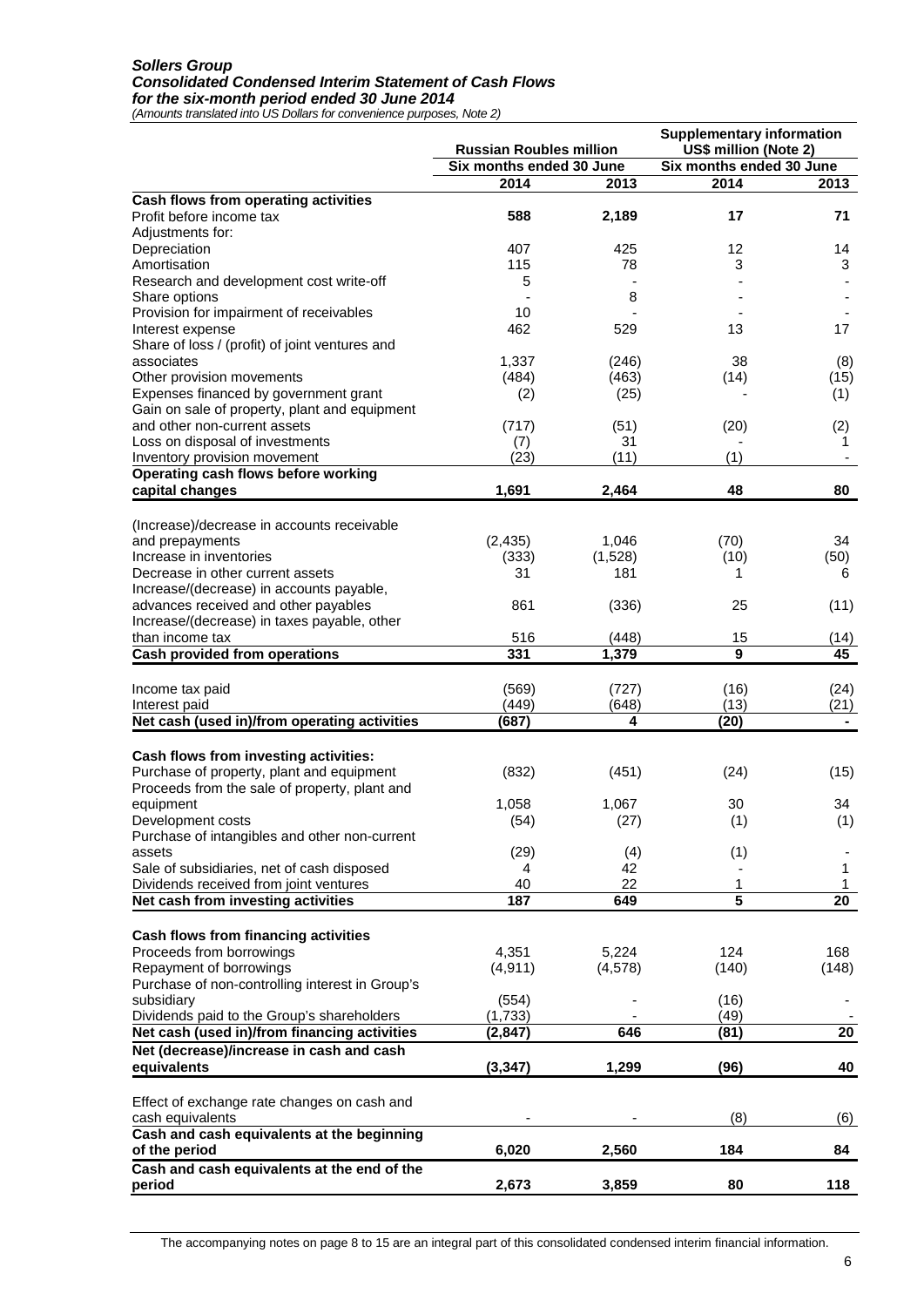#### *Sollers Group Consolidated Condensed Interim Statement of Changes in Equity for the six-month period ended 30 June 2014 (in millions of Russian Roubles)*

|                                                                                                                      | <b>Share</b><br>capital |                | Share options Share premium | <b>Additional paid-</b><br>in-capital | <b>Retained</b><br>earnings | <b>Attributable to</b><br>equity<br>shareholders<br>Company | of the Non-controlling<br>interest | <b>Total equity</b> |
|----------------------------------------------------------------------------------------------------------------------|-------------------------|----------------|-----------------------------|---------------------------------------|-----------------------------|-------------------------------------------------------------|------------------------------------|---------------------|
| <b>Balance at 31 December 2012</b>                                                                                   | 530                     | 50             | 4,480                       | 1,438                                 | 6,340                       | 12,838                                                      | 7,042                              | 19,880              |
| Profit for the period                                                                                                | $\blacksquare$          |                | $\overline{\phantom{a}}$    | ٠                                     | 1,543                       | 1,543                                                       | 148                                | 1,691               |
| Total recognised income for the reporting<br>period                                                                  |                         |                |                             |                                       | 1,543                       | 1,543                                                       | 148                                | 1,691               |
| Change of interest in subsidiary (Note 17)                                                                           |                         |                |                             |                                       | (772)                       | (772)                                                       | 772                                |                     |
| <b>Dividends</b>                                                                                                     |                         |                |                             |                                       | (1,790)                     | (1,790)                                                     |                                    | (1,790)             |
| Share options                                                                                                        |                         | (50)           | 58                          |                                       |                             |                                                             |                                    | 8                   |
| Balance at 30 June 2013                                                                                              | 530                     | $\blacksquare$ | 4,538                       | 1,438                                 | 5,321                       | 11,827                                                      | 7,962                              | 19,789              |
| Balance at 31 December 2013                                                                                          | 530                     |                | 4,538                       | 1,438                                 | 9,187                       | 15,693                                                      | 5,083                              | 20,776              |
| Profit for the period                                                                                                |                         |                |                             |                                       | 184                         | 184                                                         | 72                                 | 256                 |
| Total recognised income for the reporting<br>period                                                                  |                         |                |                             |                                       | 184                         | 184                                                         | 72                                 | 256                 |
| Change of interest in subsidiary (Note 17)<br>Purchase of non-controlling interest in subsidiary<br><b>Dividends</b> |                         |                |                             |                                       | 567<br>(62)<br>(1,801)      | 567<br>(62)<br>(1,801)                                      | (567)<br>(492)                     | (554)<br>(1,801)    |
| Balance at 30 June 2014                                                                                              | 530                     | -              | 4,538                       | 1,438                                 | 8,075                       | 14,581                                                      | 4,096                              | 18,677              |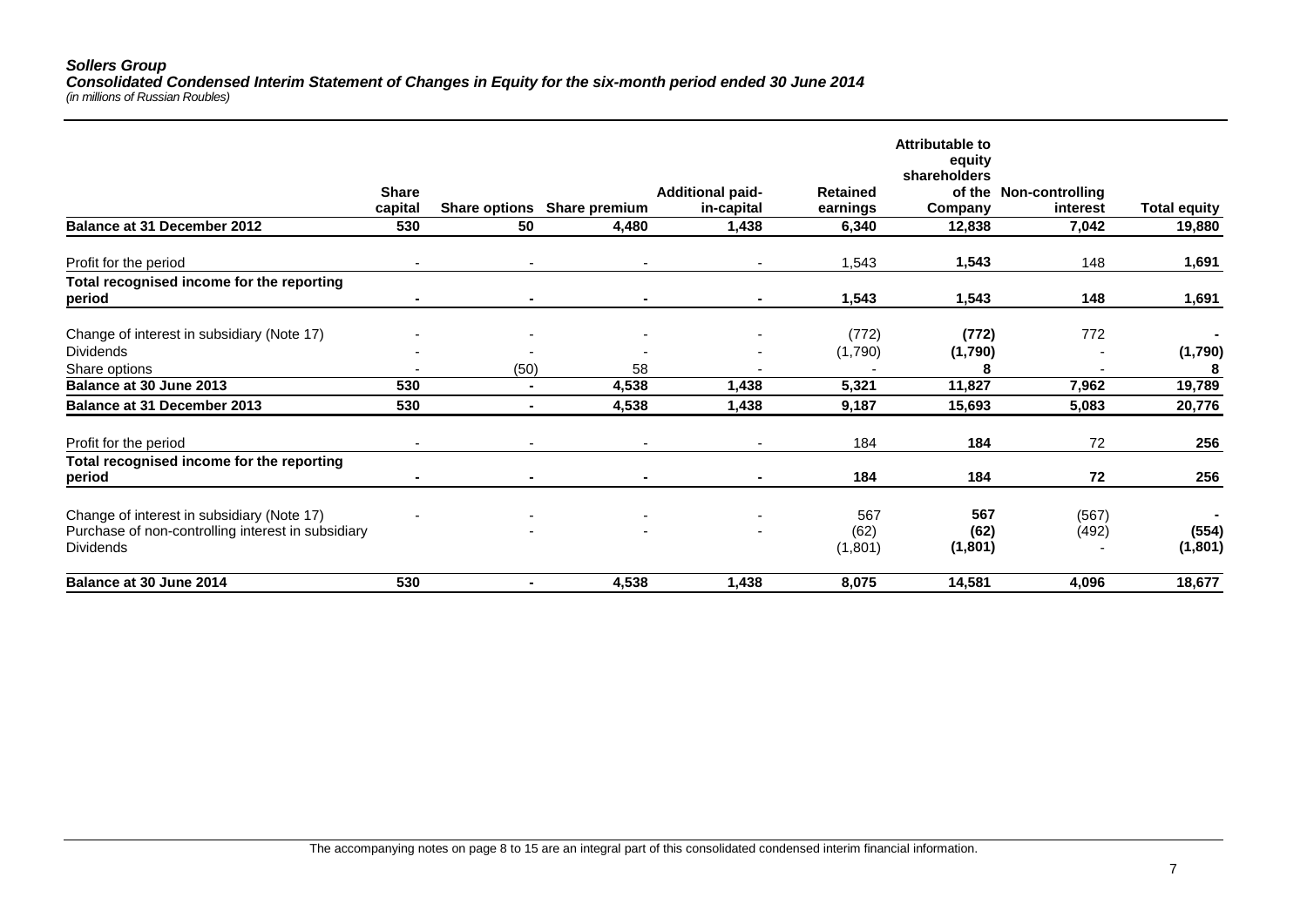#### <span id="page-7-0"></span>**1 The Sollers Group and its operations**

This consolidated condensed interim financial information has been prepared in accordance with International Accounting Standard 34 "Interim Financial Reporting" for the six-month period ended 30 June 2014 for Sollers OJSC (the "Company") and its subsidiaries (the "Group").

The Company and the Group's principal activity is the manufacture and sale of vehicles, including automotive components, assembly kits and engines. The Group's manufacturing facilities are primarily based in Ulyanovsk and the Nizhniy Novgorod region in the Russian Federation.

In 2011 the Group established the joint venture with Ford. Joint venture's production assets are located in Vsevolozhsk in the St.Petersbugr region, Naberezhnye Chelny and Elabuga in the Republic of Tatarstan. Ford-Sollers joint venture is exclusive manufacturer and distributor of Ford branded vehicles in Russia.

By the end of 2011 the Group established the joint venture with Japanese Mitsui&Co., Ltd located in Vladivostok. Toyota vehicles production started in February 2013.

During the second half 2012 the Group finalized the foundation of the joint venture with Mazda Motor Corporation in Vladivostok also for production of Mazda SUVs and passenger cars. Mazda-Sollers joint venture launched the production of Mazda SUVs in September 2012 and of passenger cars in April 2013.

In August 2012 the Group disposed 16% stake in joint venture Sollers-Isuzu and recognised the remained investment as 50%-50% joint venture. The Sollers-Isuzu production of lights-duty trucks is located in Ulyanovsk.

Since February 2013 the Group relocated SsangYong SUVs' production from the Group's subsidiary site to JV Mazda-Sollers' production facilities. The Group continues exclusive distribution of the SsangYong SUVs.

The Company was incorporated as an open joint stock company in the Russian Federation in March 2002 by OAO "Severstal" (the predecessor) by contributing its controlling interests in OAO "Ulyanovsky Avtomobilny Zavod" (OAO "UAZ") and OAO "Zavolzhskiy Motor Works" (OAO "ZMZ"), which were acquired through purchases close to the end of 2000, in exchange for the Company's share capital.

The immediate parent company is ERFIX LLC. The ultimate controlling party of the Group is Vadim Shvetsov.

The Company's shares are listed on MICEX-RTS.

The registered office of the Company is Testovskaya street, 10, Moscow, Russian Federation.

This consolidated condensed interim financial information was approved for issue by the General Director and Chief Financial Officer on 28 August 2014.

#### **Operating Environment of the Group**

The Russian Federation displays certain characteristics of an emerging market. Its economy is particularly sensitive to oil and gas prices. The legal, tax and regulatory frameworks continue to develop and are subject to varying interpretations. The recent political and economic turmoil witnessed in the region, in particular the developments in Ukraine, have had and may continue to have a negative impact on the Russian economy, including weakening of the Russian Rouble, higher interest rates, reduced liquidity and making it harder to raise international funding. These events, including current and future international sanctions against Russian companies and individuals and the related uncertainty and volatility of the financial markets, may have an impact on the Group's operations and financial position, the effect of which is difficult to predict. The future economic and regulatory situation may differ from management's expectations.

In 2014 Rouble exchange rates were volatile. Given the substantial volume of imports, these events alongside with a decline in customer demand observed in the beginning of 2014 and forecasted to continue throughout 2014 resulted in certain operational cost reduction measures implemented by management in order to maintain short to medium-term profitability. Management is confident that long-term business plans of the joint ventures are sustainable.

The tax, currency and customs legislation within the Russian Federation is subject to varying interpretations and frequent changes, and other legal and fiscal impediments contribute to the challenges faced by entities currently operating in the Russian Federation. The future economic direction of the Russian Federation is largely dependent upon the effectiveness of economic, financial and monetary measures undertaken by the Government, together with tax, legal, regulatory, and political developments.

Management is unable to predict all developments which could have an impact on the Russian economy and consequently what effect, if any, they could have on the future financial position of the Group. Management believes it is taking all the necessary measures to support the sustainability and development of the Group's business.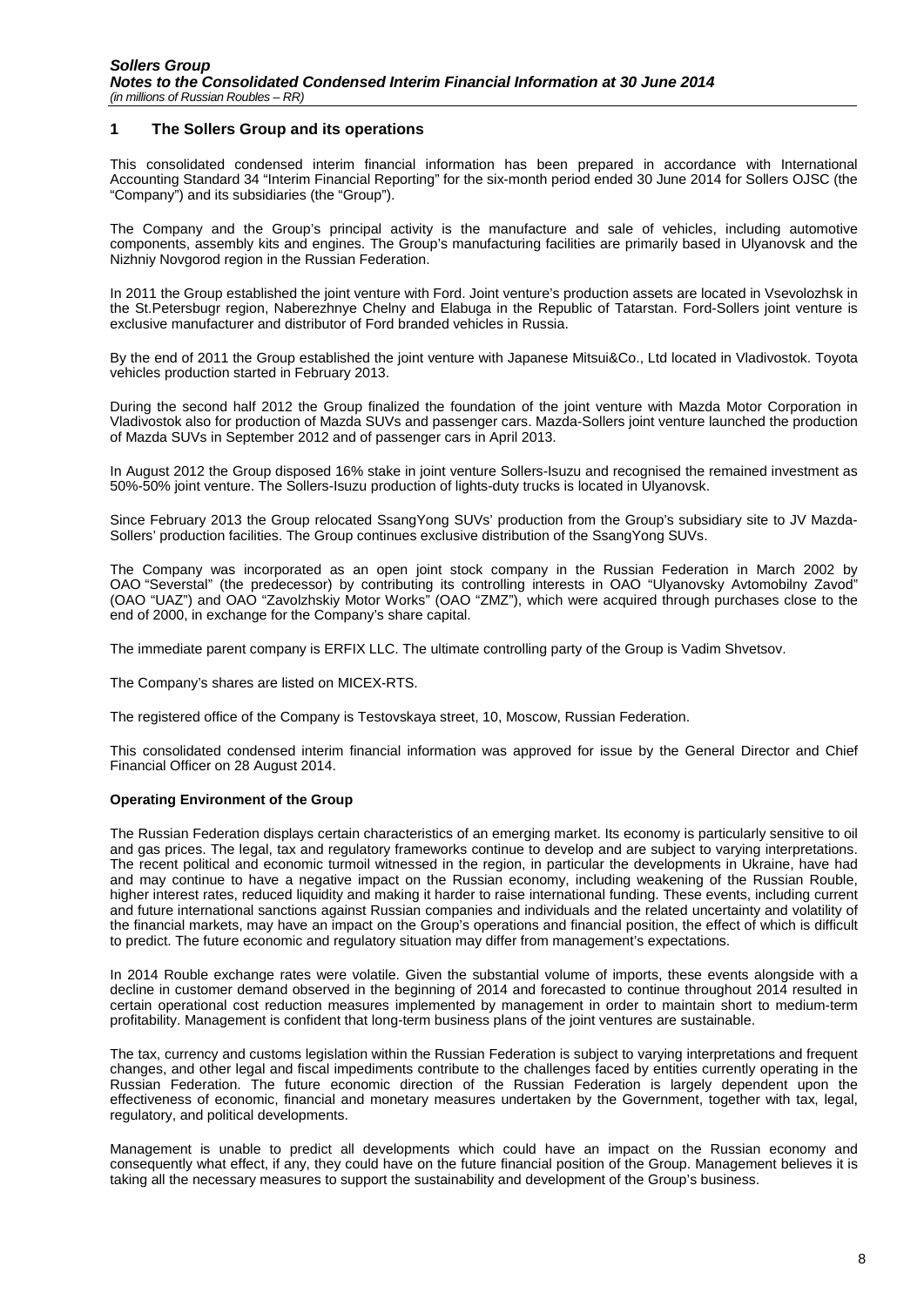# <span id="page-8-0"></span>**2 Basis of preparation and significant accounting policies**

### **2.1 Basis of preparation**

This consolidated condensed interim financial information has been prepared in accordance with International Accounting Standard No. 34 "Interim financial reporting" ("IAS 34"). This consolidated condensed interim financial information does not contain all the information required for the preparation of the annual consolidated financial statements, and should be read in conjunction with the annual consolidated financial statements of the Group for the year ended 31 December 2013 prepared in accordance with International Financial Reporting Standards ("IFRS").

#### **2.2 Significant accounting policies**

The accounting policies adopted and critical accounting estimates are consistent with those of the annual consolidated financial statements for the year ended 31 December 2013. The Group has adopted all new standards and interpretations that were effective from 1 January 2014. The impact of the adoption of these new standards and interpretations has not been significant with respect to this consolidated condensed interim financial information.

#### **2.3 Supplementary information**

U.S. Dollar ("US\$") amounts shown in the primary statements are translated from the RR as a matter of arithmetic computation only, at the official rate of the Central Bank of the Russian Federation at 30 June 2014 of Russian Rouble 33.63 = US\$ 1 (at 31 December 2013 of Russian Rouble 32.7292 = US\$ 1). The statements of income and cash flow have been translated at the average exchange rates during the six-month period ended 30 June 2014 of Russian Rouble 34.98 = US\$ 1 and 30 June 2013 of Russian Rouble 31.0165 = US\$ 1. The US\$ amounts are presented solely for the convenience of the reader, and should not be treated as a representation that RR amounts have been or could have been converted to the US\$ at this rate, nor that the US\$ amounts present fairly the financial position and results of operations and cash flows of the Group in accordance with IFRS.

Exchange restrictions and currency controls exist relating to converting the RR into other currencies. The RR is not freely convertible in most countries outside of the Russian Federation.

#### <span id="page-8-1"></span>**3 Adoption of New or Revised Standards and Interpretations and New Accounting Pronouncements**

There are no new IFRSs or IFRICs that are effective for the first time for this interim period that would be expected to have a material impact on this Group.

# <span id="page-8-2"></span>**4 Balances and transactions with related parties**

Parties are generally considered to be related if one party has the ability to control the other party, is under common control with, or exercises significant influence over the other party in making financial and operational decisions as defined by IAS 24 "Related Party Disclosures". In considering each possible related party relationship, attention is directed to the substance of the relationship, not merely the legal form.

#### **4.1 Balances and transactions with related parties**

Balances with related parties of the Group as at 30 June 2014 and 31 December 2013 consist of the following:

| <b>Balances</b>          |                          |                                         |                          |       |
|--------------------------|--------------------------|-----------------------------------------|--------------------------|-------|
| Nature of relationship   | <b>Parent company</b>    | <b>Associates and</b><br>joint ventures | Other related<br>parties | Total |
| As at 30 June 2014       |                          |                                         |                          |       |
| Accounts receivable      | -                        | 22                                      |                          | 24    |
| Trade and other payables | ٠                        | 5,549                                   | 133                      | 5,682 |
| As at 31 December 2013   |                          |                                         |                          |       |
| Accounts receivable      | $\overline{\phantom{0}}$ | 539                                     | $\overline{\phantom{0}}$ | 539   |
| Trade and other payables |                          | 5,708                                   |                          | 5,710 |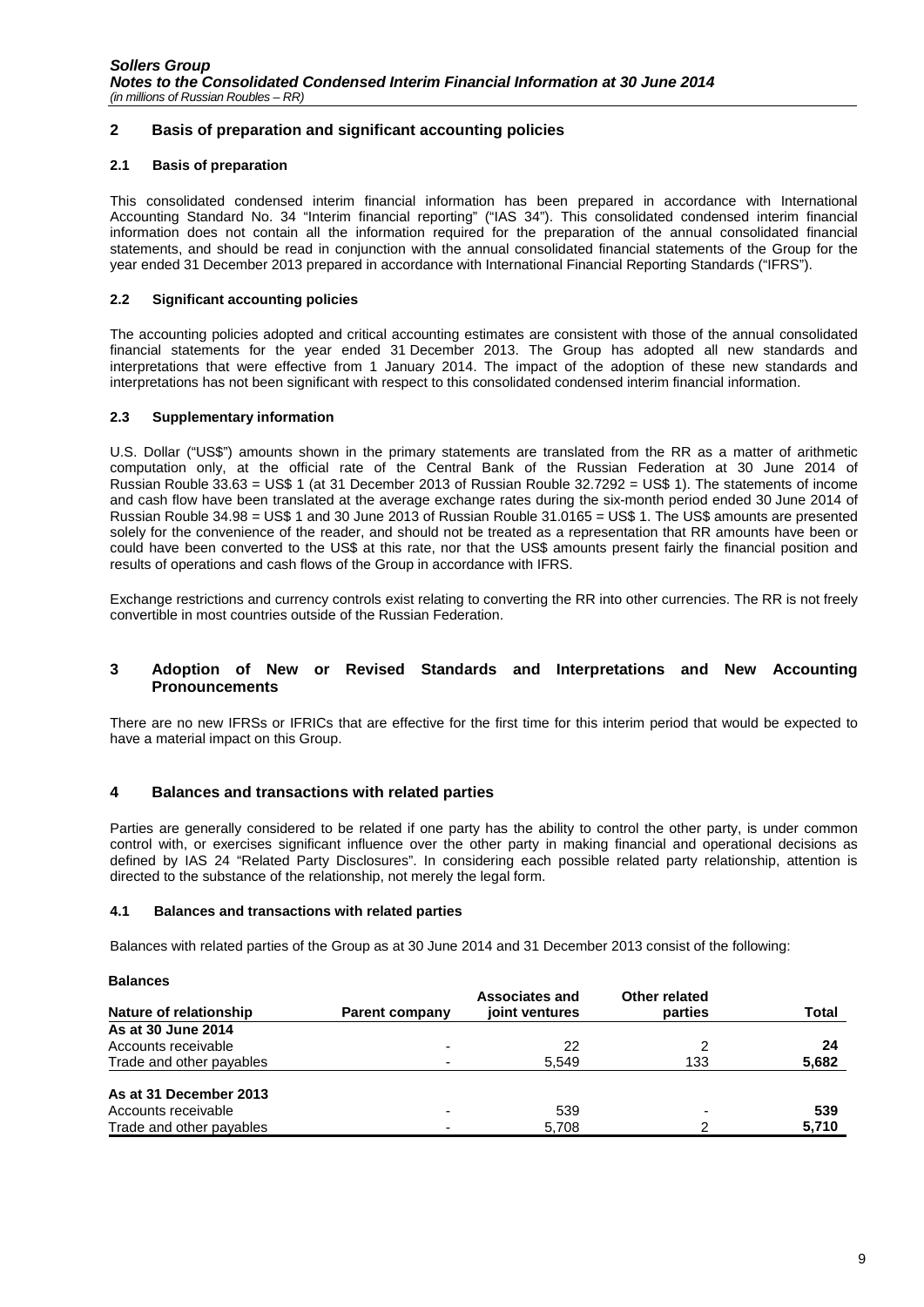# **4 Balances and transactions with related parties (continued)**

#### **4.1 Balances and transactions with related parties (continued)**

Transactions with related parties of the Group for the six-month periods ended 30 June 2014 and 30 June 2013 consist of the following:

#### **Transactions**

|                                          |                       | <b>Associates and</b> | Other related |       |
|------------------------------------------|-----------------------|-----------------------|---------------|-------|
| Nature of relationship                   | <b>Parent company</b> | joint ventures        | parties       | Total |
| Six-month period ended                   |                       |                       |               |       |
| 30 June 2014                             |                       |                       |               |       |
| Sales of vehicles and components         |                       | 74                    |               | 74    |
| Sales of non-current assets and services |                       | 66                    |               | 66    |
| Purchases of goods and services          |                       | 7.374                 | 18            | 7,392 |
| <b>Dividends</b>                         | 969                   |                       |               | 969   |
| Six-month period ended                   |                       |                       |               |       |
| 30 June 2013                             |                       |                       |               |       |
| Sales of vehicles and components         |                       | 296                   |               | 296   |
| Sales of non-current assets and services |                       | 1.216                 | 91            | 1.307 |
| Purchases of goods and services          |                       | 7,920                 | 11            | 7,931 |
| <b>Dividends</b>                         | 920                   |                       |               | 920   |

#### **4.2 Directors' compensation**

The compensation paid to the nine members of key management (2013: nine people) for their services in full or part time executive management positions is made up of a contractual salary and a performance bonus depending on operating results. Each director receives a fee for serving in that capacity and is reimbursed reasonable expenses in conjunction with their duties. No additional fees, compensation or allowances are paid.

Total key management and directors' compensation included in expenses in the statement of income comprises:

- short-term employee benefits amounting to RR 258 for the six-month period ended 30 June 2014 (RR 161 for the six-month period ended 30 June 2013); and
- there were no expenses recognised under equity-settled, share based compensation for the six-month period ended 30 June 2014 (RR 8 for the six-month period ended 30 June 2013).

On 16 May 2013 share option programme for the key management was ceased. All expenses related to share options were recognised immediately with the corresponding change in equity.

#### <span id="page-9-0"></span>**5 Property, plant and equipment**

Acquisitions of property, plant, and equipment for the period amounted to RR 588 (for six-month period ended 30 June 2013: RR 1,201). Disposals of property, plant, and equipment for the period amounted to RR 362 (for six-month period ended 30 June 2013: RR 1,203).

Bank borrowings are secured on properties at 30 June 2014 to the value of RR 1,569 (31 December 2013: RR 2,790); see Note 13.

During six-month period ended 30 June 2014 the Group capitalised borrowing costs of RR 28 (six-month period ended 30 June 2013: RR 45) in the cost of the qualifying assets, annual capitalisation rate was 10% (six-month period ended 30 June 2013: 10%).

The Group owns the land on which factories and buildings, comprising the principal manufacturing facilities of the Group, are situated. At 30 June 2014, the cost of the land amounted to RR 635 (31 December 2013: RR 678).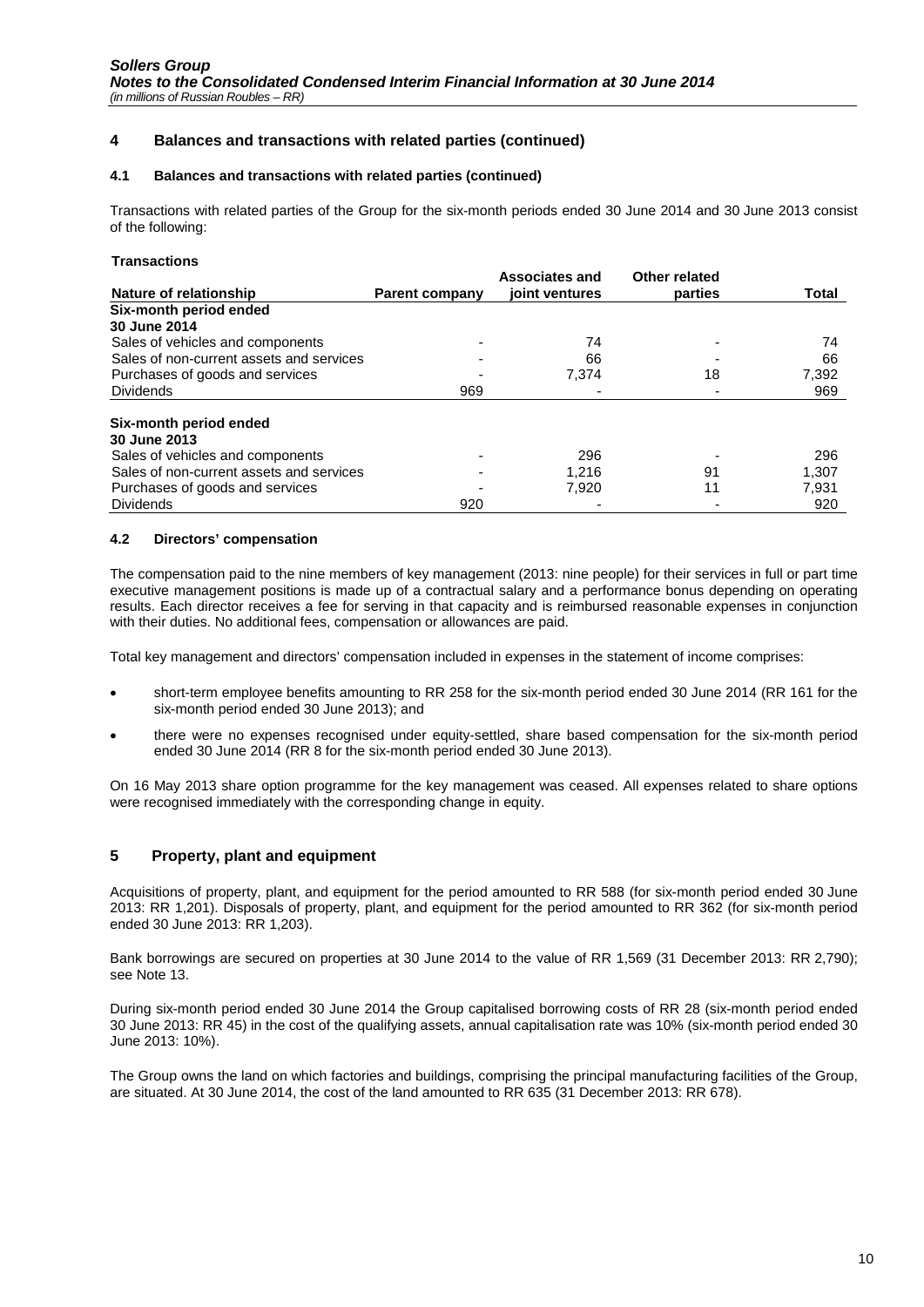### <span id="page-10-0"></span>**6 Development costs**

|                                         | 30 June 2014 | 30 June 2013 |
|-----------------------------------------|--------------|--------------|
| Cost                                    |              |              |
| Balance at the beginning of the period  | 1,567        | 1,479        |
| Additions                               | 54           | 26           |
| <b>Disposals</b>                        | (5)          |              |
| Balance at the end of the period        | 1,616        | 1,505        |
| Accumulated amortisation and impairment |              |              |
| Balance at the beginning of the period  | (1,206)      | (1,086)      |
| Amortisation charge                     | (54)         | (64)         |
| Balance at the end of the period        | (1,260)      | (1, 150)     |
| Net book value                          | 356          | 355          |

# <span id="page-10-1"></span>**7 Investments in joint ventures and associates**

Investments in joint ventures and associates are presented by followings assets:

|                                     | 30 June 2014 | 31 December 2013 |
|-------------------------------------|--------------|------------------|
| Ford-Sollers JV                     | 10.725       | 12.438           |
| Mazda-Sollers JV                    | 1.148        | 961              |
| Sollers-Isuzu JV                    | 889          | 887              |
| Sollers-Bussan JC                   | 395          | 213              |
| Sollers-Finance JV                  | 383          | 414              |
| DaeWon-Sollers                      | 34           | 34               |
| <b>Total other financial assets</b> | 13.574       | 14.947           |

The table below summarises the movements in the carrying amount of the Group's investment in joint ventures and associates.

|                                                                     | 30 June 2014 | 30 June 2013 |
|---------------------------------------------------------------------|--------------|--------------|
| Carrying amount at 1 January                                        | 14.947       | 14,492       |
| Share of profit of joint venture and associates                     | (1,337)      | 246          |
| Unrealised profit adjustment on sale of non-current assets to joint |              |              |
| venture                                                             | 4            |              |
| Dividends received                                                  | (40)         | (22)         |
| Carrying amount at the end of the reporting period                  | 13.574       | 14.716       |

At 30 June 2014 and 31 December 2013, the Group held 50% interest in joint ventures Ford-Sollers, Mazda Sollers, Sollers-Isuzu, Sollers-Bussan and Sollers-Finance and also held 30% interest in OOO DaeWon-Sollers. The summarised financial information of the Joint ventures, including full amounts of total assets and liabilities, is as follows:

|                        | <b>Total assets</b> | <b>Total liabilities</b> |
|------------------------|---------------------|--------------------------|
| Total at 30 June 2014  | 96.253              | 68,942                   |
|                        |                     |                          |
| <b>Ford-Sollers JV</b> | 69,701              | 48,380                   |
| Mazda-Sollers JV       | 15,353              | 12,675                   |
| Sollers-Isuzu JV       | 3.501               | 1,673                    |
| Sollers-Bussan JV      | 5.622               | 4,831                    |
| Sollers-Finance JV     | 2,076               | 1,383                    |
|                        |                     |                          |

| Total at 31 December 2013 | 85,988 | 55,912 |
|---------------------------|--------|--------|
|                           |        |        |
| Ford-Sollers JV           | 64.048 | 39,302 |
| Mazda-Sollers JV          | 12.276 | 9,961  |
| Sollers-Isuzu JV          | 3.154  | 1,329  |
| Sollers-Bussan JV         | 4.176  | 3.749  |
| Sollers-Finance JV        | 2.334  | 1,57'  |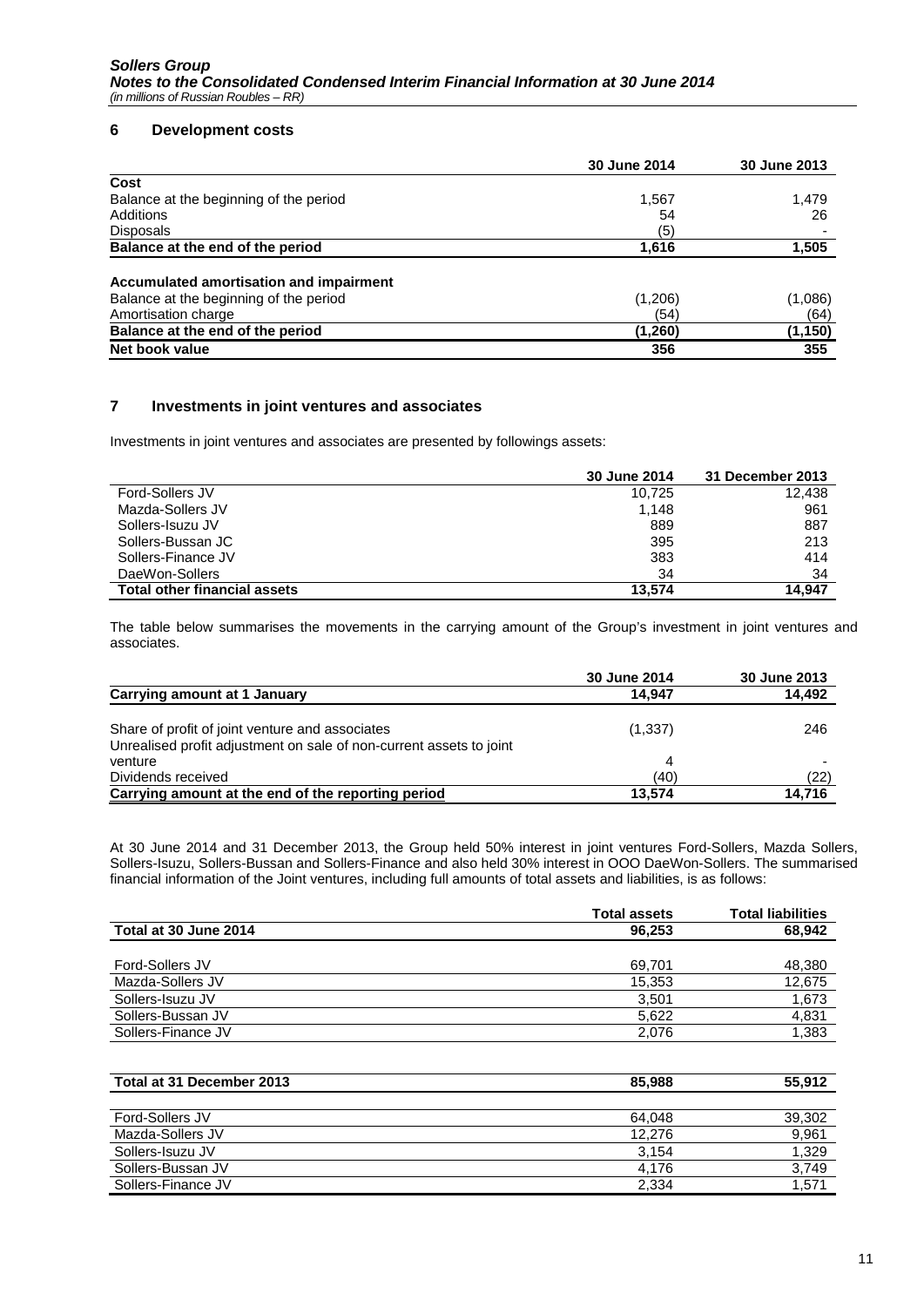#### **7 Investments in joint ventures and associates (continued)**

The summarised financial information of the Joint ventures, including full amounts of revenues, operating and net profit/(loss), is as follows:

|                                        | <b>Revenue</b> | <b>Operating profit/(loss)</b> | Net profit/ (loss) |
|----------------------------------------|----------------|--------------------------------|--------------------|
| Six-month period ended                 |                |                                |                    |
| 30 June 2014                           | 56.194         | (1.956)                        | (2.675)            |
| Ford-Sollers JV                        | 25.483         | (3.167)                        | (3, 425)           |
| Mazda-Sollers JV                       | 19,927         | 639                            | 363                |
| Sollers-Isuzu JV                       | 1.141          | 115                            | 3                  |
| Sollers-Bussan JV                      | 9.360          | 428                            | 364                |
| Sollers-Finance JV                     | 283            | 29                             | 20                 |
| Six-month period ended<br>30 June 2013 | 59,064         | 433                            | 491                |
| Ford-Sollers JV                        | 39.522         | (441)                          | 33                 |
| Mazda-Sollers JV                       | 15.764         | 637                            | 208                |
| Sollers-Isuzu JV                       | 656            | 3                              | 68                 |
| Sollers-Bussan JV                      | 2,833          | 160                            | 124                |
| Sollers-Finance JV                     | 290            | 74                             | 59                 |

In August 2014 Ford Motor Company and Sollers agreed the Memorandum of Understanding describing the initiatives to improve the joint venture's market performance, financial position and operating efficiency in following years.

#### <span id="page-11-0"></span>**8 Inventories**

|                                | 30 June 2014 | 31 December 2013 |
|--------------------------------|--------------|------------------|
| Raw materials                  | 2,212        | 1,655            |
| Less: provision                | (105)        | (120)            |
| <b>Total raw materials</b>     | 2,107        | 1,535            |
| Work in progress               | 540          | 398              |
| <b>Total work in progress</b>  | 540          | 398              |
| Finished products              | 2,304        | 2,657            |
| Less: provision                | (57)         | (64)             |
| <b>Total finished products</b> | 2,247        | 2,593            |
| Total                          | 4,894        | 4,526            |

#### <span id="page-11-1"></span>**9 Trade and other receivables**

|                                                       | 30 June 2014 | 31 December 2013 |
|-------------------------------------------------------|--------------|------------------|
| Trade receivables                                     | 6,726        | 6,045            |
| Less: provision for impairment                        | (43)         | (39)             |
| <b>Total financial assets</b>                         | 6,683        | 6,006            |
| Other receivables                                     |              |                  |
|                                                       | 230          | 217              |
| Less: provision for impairment                        | (10)         | (13)             |
| <b>Total other receivables</b>                        | 220          | 204              |
| Advances to suppliers, other than for equipment       | 234          | 357              |
| Less: provision for impairment                        | (3)          | (3)              |
| Total advances to suppliers, other than for equipment | 231          | 354              |
| Taxes prepayments                                     | 124          | 162              |
| Subsidies receivable                                  | 1,134        |                  |
| VAT recoverable, net                                  | 626          | 155              |
| Other prepayments                                     | 9            | 13               |
| Total                                                 | 9,027        | 6,894            |

The carrying value of trade accounts receivable and other receivables as at 30 June 2014 and 31 December 2013 is approximately equal to their fair value.

At 30 June 2014, trade receivables arising from revenue contracts of RR 3,648 were pledged as a security for working capital facility related to SsangYong business (at 31 December 2013: RR 2,913).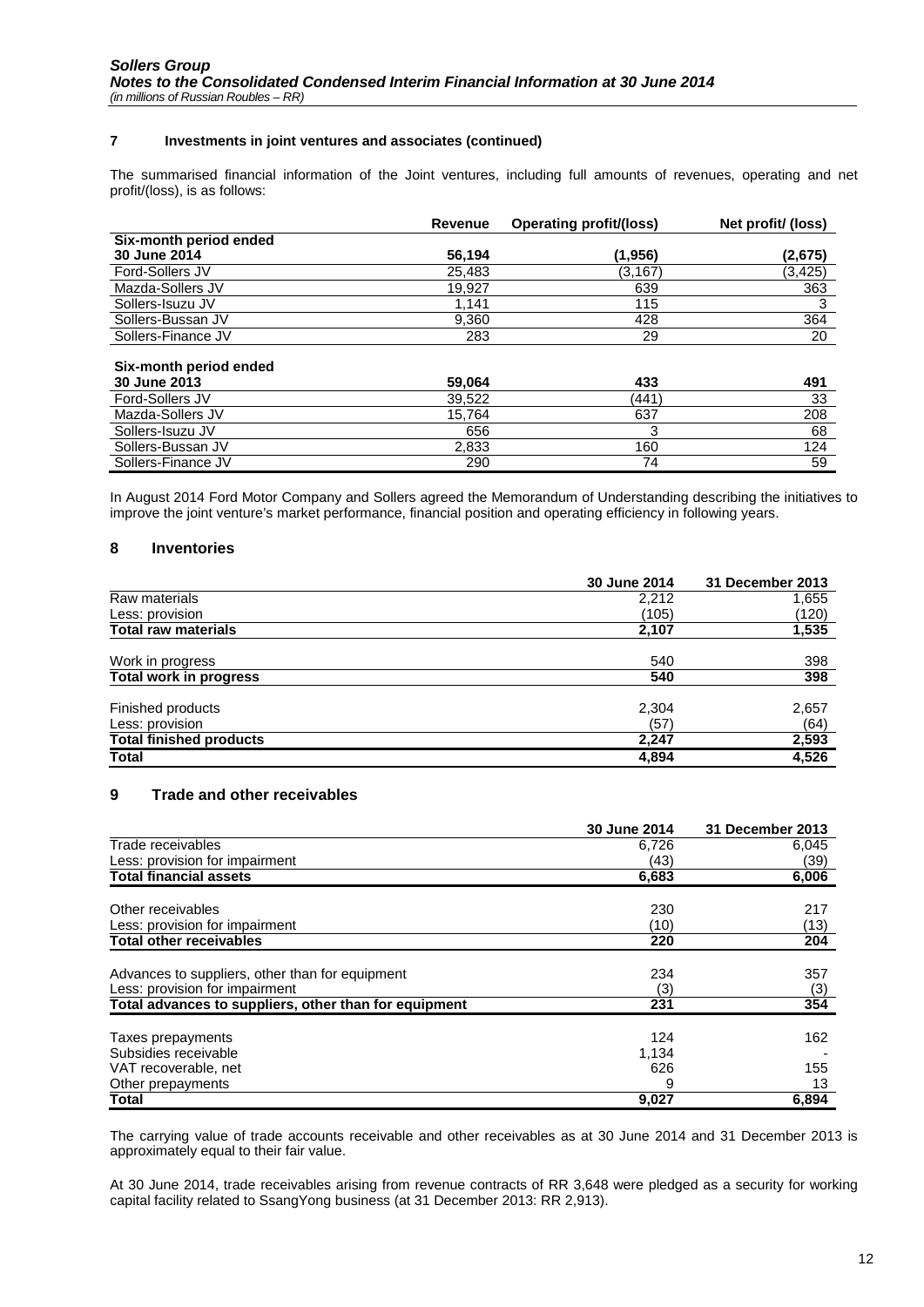#### <span id="page-12-0"></span>**10 Cash and cash equivalents**

|                                      | 30 June 2014 | 31 December 2013 |
|--------------------------------------|--------------|------------------|
| Cash on hand and balances with banks | .400         | 1.657            |
| Cash deposits                        | .273         | 4.363            |
| <b>Total</b>                         | 2.673        | 6.020            |

The carrying value of cash and cash equivalents as at 30 June 2014 and 31 December 2013 is approximately equal to their fair value.

### <span id="page-12-1"></span>**11 Shareholders' equity**

The value of share capital issued and fully paid up consists of the following shares:

|                     | Number of outstanding<br>ordinary shares<br>(thousands) | Share capital,<br>RR | Share premium,<br>RR | <b>Additional paid-in</b><br>capital,<br><b>RR</b> |
|---------------------|---------------------------------------------------------|----------------------|----------------------|----------------------------------------------------|
| At 30 June 2014     | 34.270                                                  | 530                  | 4.538                | 1.438                                              |
| At 31 December 2013 | 34.270                                                  | 530                  | 4.538                | 1.438                                              |

The total authorised number of ordinary shares is 82,074 thousand (31 December 2013: 82,074 thousand). The nominal value of all shares is 12.5 roubles per share.

In accordance with Russian legislation, the Company distributes profits as dividends or transfers them to reserves (fund accounts) on the basis of financial statements prepared in accordance with Russian Accounting Rules. The statutory accounting reports of the Company are the basis for profit distribution and other appropriations. Russian legislation identifies the basis of distribution as the net profit. For the six-month ended 30 June 2014, the net statutory profit for the Company as reported in the published interim statutory reporting forms was RR 1,609 (for the six-month period ended 30 June 2013: RR 672) and the closing balance of the accumulated profit including the current reporting period net statutory profit as of 30 June 2014 totalled to RR 2,208 (31 December 2013: RR 2,399). However, this legislation and other statutory laws and regulations are open to legal interpretation and accordingly management believes at present that it would not be appropriate to disclose an amount for the distributable reserves in this consolidated condensed interim financial information.

In May 2014, the General Shareholders' Meeting declared dividends of RR 1,800 for the year ended 31 December 2013, or 52.52 Roubles per ordinary share.

In May 2013, the General Shareholders' Meeting declared dividends of RR 1,800 for the year ended 31 December 2012, or 52.52 Roubles per ordinary share. No dividends were declared at the General Shareholders' Meetings during the year ended 31 December 2012.

#### <span id="page-12-2"></span>**12 Advances received and other payables**

|                                                                | 30 June 2014 | 31 December 2013 |
|----------------------------------------------------------------|--------------|------------------|
| Liabilities for purchased property, plant and equipment        | 19           | 38               |
| Dividend payable                                               | 122          | 56               |
| Accrued liabilities and other creditors                        | 34           | 94               |
| Total financial liabilities within advances and other payables | 175          | 188              |
|                                                                |              |                  |
| Advances received                                              | 489          | 197              |
| Accrued employee benefit costs                                 | 256          | 244              |
| Vacation accrual                                               | 228          | 214              |
| Bonus accrual                                                  | 120          | 519              |
| Total advances received and other payables                     | 1,268        | 1,362            |

#### <span id="page-12-3"></span>**13 Short and long-term borrowings**

At 30 June 2014, short-term borrowings totalled RR 5,080 (31 December 2013: RR 3,795), including short-term loans of RR 5,025 (31 December 2013: loans of RR 3,730) and interest accrued on loans of RR 55 (31 December 2013: RR 65). The carrying amounts of short-term borrowings approximates to their fair values as at 30 June 2014 and 31 December 2013.

At 30 June 2014, long-term borrowings totalled RR 3,861 (31 December 2013: RR 5,716), included bank loans only. The carrying amounts of long-term borrowings approximates to their fair values as at 30 June 2014 and 31 December 2013.

Property, plant and equipment of RR 1,569 (31 December 2013: RR 2,790) are pledged as collateral for long-term and short-term borrowings see Note 5.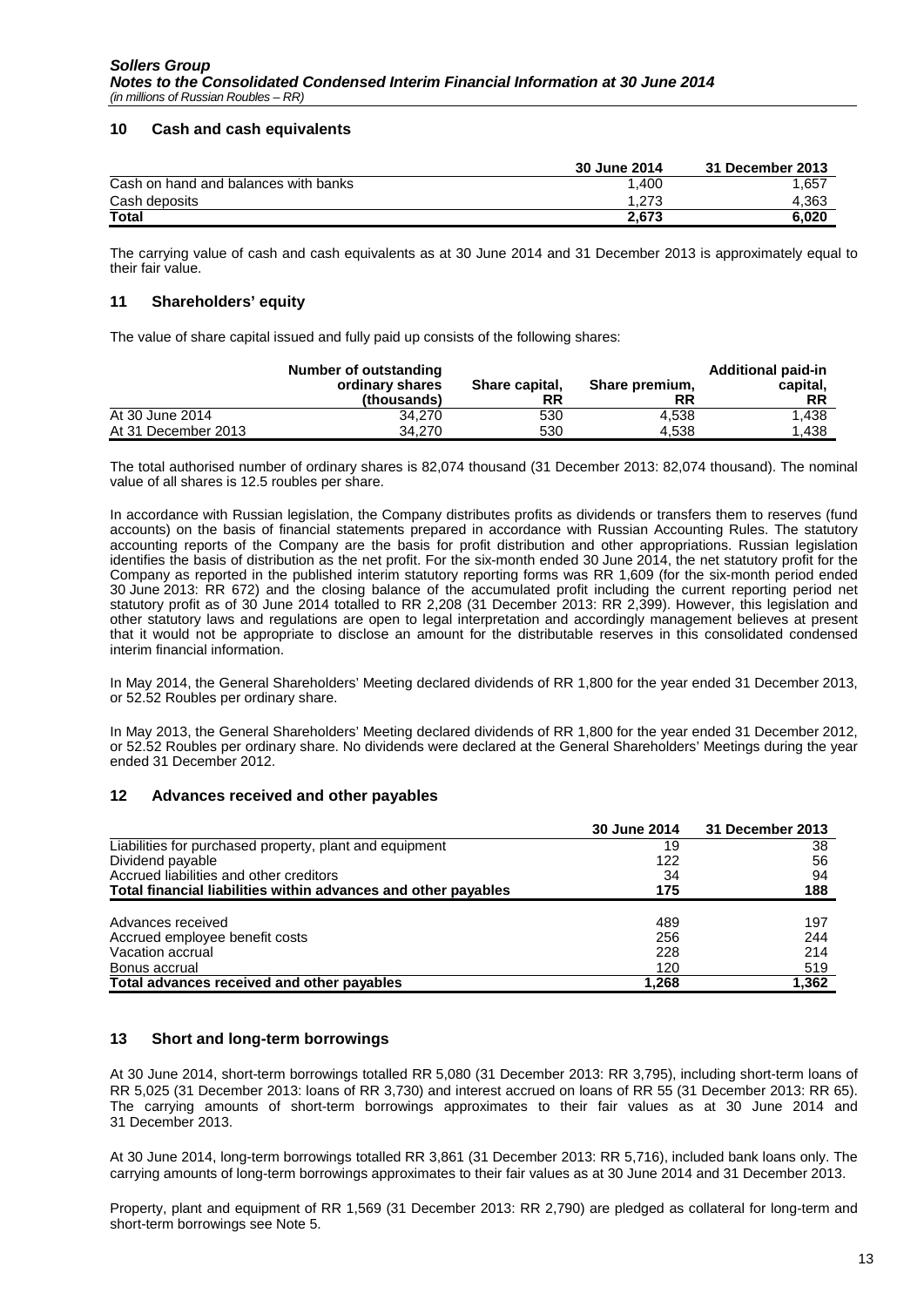#### <span id="page-13-0"></span>**14 Sales**

|                       | Six-month<br>period ended<br>30 June 2014 | Six-month<br>period ended<br>30 June 2013 |
|-----------------------|-------------------------------------------|-------------------------------------------|
| <b>Vehicles</b>       | 20,291                                    | 22,893                                    |
| Automotive components | 2,227                                     | 2,634                                     |
| Engines               | 552                                       | 747                                       |
| Services              | 352                                       | 572                                       |
| Other sales           | 174                                       | 572                                       |
| <b>Total</b>          | 23.596                                    | 27,418                                    |

#### <span id="page-13-1"></span>**15 Segment information**

IFRS 8 requires operating segments to be identified on the basis of internal reports about components of the Group which are regularly reviewed by the 'chief operating decision maker' in order to allocate resources to segments and to assess their performance. The Group's operating segments are reported based on the financial information provided to the Group's Chief Executive Officer and that are used to make strategic decisions.

At 30 June 2014 and at 31 December 2013 the Group activities are considered as one reporting segment: vehicles.

The Group's production facilities are wholly located within the Russian Federation, and almost all sales are domestic.

The Chief Executive Officer reviews financial information prepared on the basis of Russian accounting standards adjusted to meet the requirements of internal reporting. Such financial information differs in certain aspects from International Financial Reporting Standards, including in relation to inventory provisions; receivables provisions and other adjustments.

Performance is evaluated on the basis of operating profit or loss. Accordingly, foreign currency gains/ losses, interest income/expenses and income tax charges are excluded. No balance sheet information is regularly reviewed and accordingly no information on assets or liabilities is included as part of the segment information presented.

Revenues from external customers are presented in Note 14. Management considers that across the range of vehicles and models produced; these are considered as similar products. During the six months ended 30 June 2014 and 30 June 2013 the Group did not have transactions with a single external customer that amounted to ten per cent or more of the Group's revenues.

#### <span id="page-13-2"></span>**16 Contingencies, commitments and operating risks**

#### **16.1 Contractual commitments and guarantees**

As at 30 June 2014, the Group had contractual commitments of RR 1,666 including contractual obligations to purchase of property, plant and equipment from third parties (31 December 2013: RR 1,694).

*Taxation.* Russian tax and customs legislation is subject to varying interpretations, and changes, which can occur frequently. Management's interpretation of such legislation as applied to the transactions and activity of the Group may be challenged by the relevant authorities.

The Russian tax authorities may be taking a more assertive position in their interpretation of the legislation and assessments, and it is possible that transactions and activities that have not been challenged in the past may be challenged. The Supreme Arbitration Court issued guidance to lower courts on reviewing tax cases providing a systemic roadmap for anti-avoidance claims, and it is possible that this will significantly increase the level and frequency of tax authority's scrutiny.

As a result, significant additional taxes, penalties and interest may be assessed. Fiscal periods remain open to review by the authorities in respect of taxes for three calendar years preceding the year of review. Under certain circumstances reviews may cover longer periods.

Different interpretations and applications of the Russian Tax Code are possible. For example, in relation to Russian taxpayers where outstanding loans are controlled by a foreign company owning directly or indirectly more than 20% of the charter capital of the Russian entity, thin capitalisation limits could be applied to the respective loan interest under certain circumstances even where loans are with other subsidiaries or Russian banks for the purpose of financing Russian business activities. As Russian tax legislation does not provide definitive guidance in certain areas, other tax matters including assessment of tax bases could also have different interpretations. Nonetheless management believes that its interpretation of the relevant legislation is appropriate and the Group's tax, currency legislation and customs positions will be sustained.